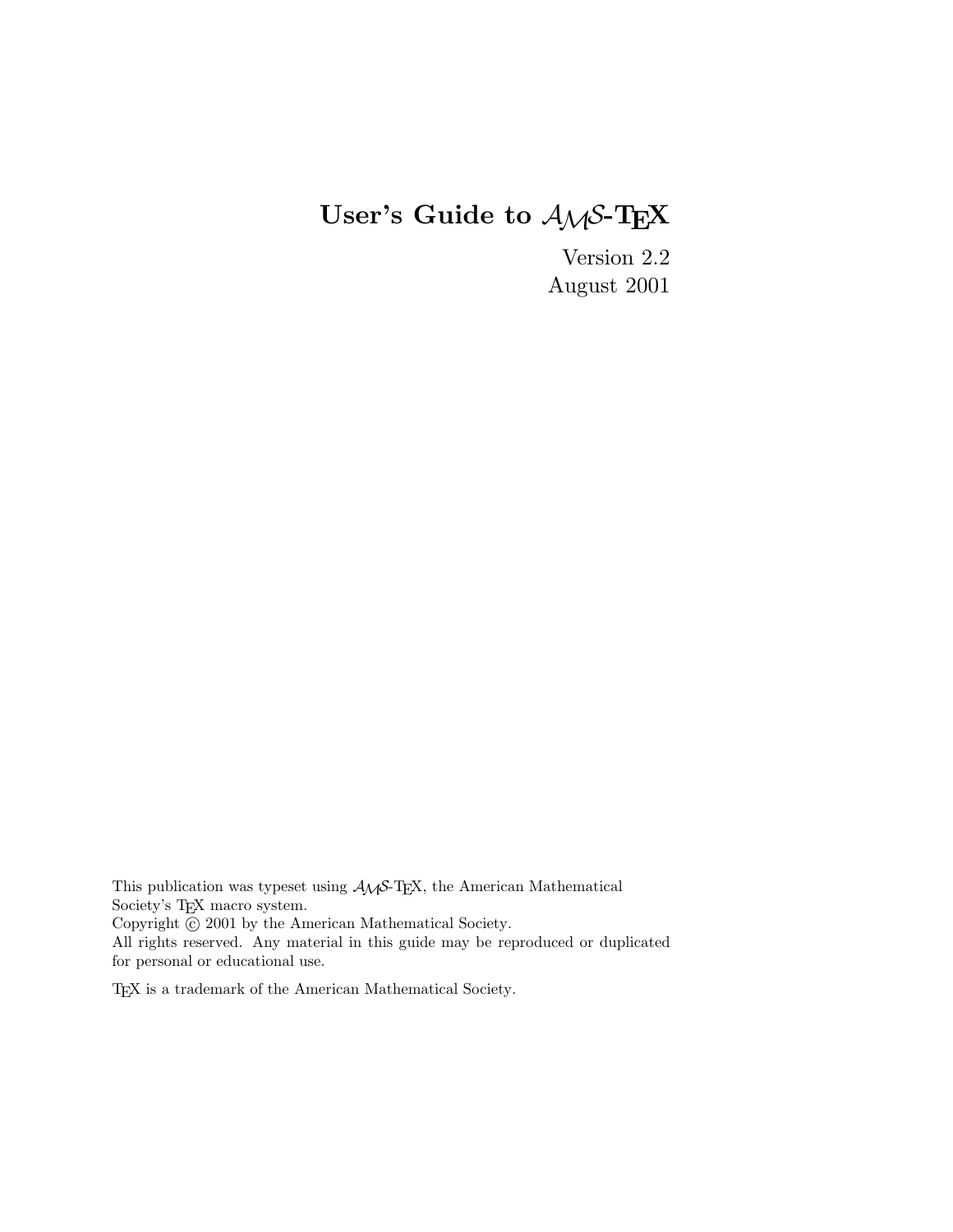## User's Guide to  $A_{\mathcal{M}}S$ -T<sub>E</sub>X Version 2.2

August 2001

## CONTENTS

- 1. Overview
- 2. Formatting Features
- 3. Mathematical Constructions
- 4. Fonts
- 5. Symbol Names
- 6. Other Things You Ought to Know
- 7. Getting Help

References

Appendix A. Sample Bibliography Input and Output

Appendix B. Installation Procedures

Appendix C. Before Installing  $A_{\mathcal{M}}S$ -T<sub>E</sub>X: Facts About Fonts

## 1. Overview

 $A_{\mathcal{M}}S$ -T<sub>E</sub>X is a macro package for T<sub>E</sub>X, designed to simplify the input of mathematical material and format the output according to preset style specifications. Although the American Mathematical Society holds the copyright for  $\mathcal{A}_{\mathcal{M}}$ S-T<sub>E</sub>X, its use is not restricted, but is encouraged for the preparation of manuscripts intended for publication both in the Society's books and journals, and also in other mathematical literature.

Version 2.0 of  $A_{\mathcal{M}}S$ -T<sub>E</sub>X was released in 1990, concurrent with the publication of the second edition of The Joy of T<sub>E</sub>X. It contained numerous minor improvements and bug fixes, as well as some major changes involving additional fonts. Version 2.1 was first released in 1991; interim updates are identified by changes in release date. The present version 2.2 was released in August 2001. This User's Guide describes all the new and changed features from these versions and how to use them, with further additions and revisions pertaining to the current release. Topics are grouped by type, and then presented in roughly the same order as they appear in The Joy of T<sub>E</sub>X.

This User's Guide assumes that you already have a copy of The Joy of T<sub>E</sub>X. It contains references to specific sections that won't help you much if you don't have a copy. It also assumes for the most part that you will be using the "preprint style", a set of macros that provides features specific to the formatting of a document, such as headings, page numbers, and the like. If you are planning to use the preprint style, you will also need to have a copy of AMSFonts Version 2.2. The Joy of  $T_F X$ 

Typeset by  $A_{\mathcal{M}}S$ -T<sub>F</sub>X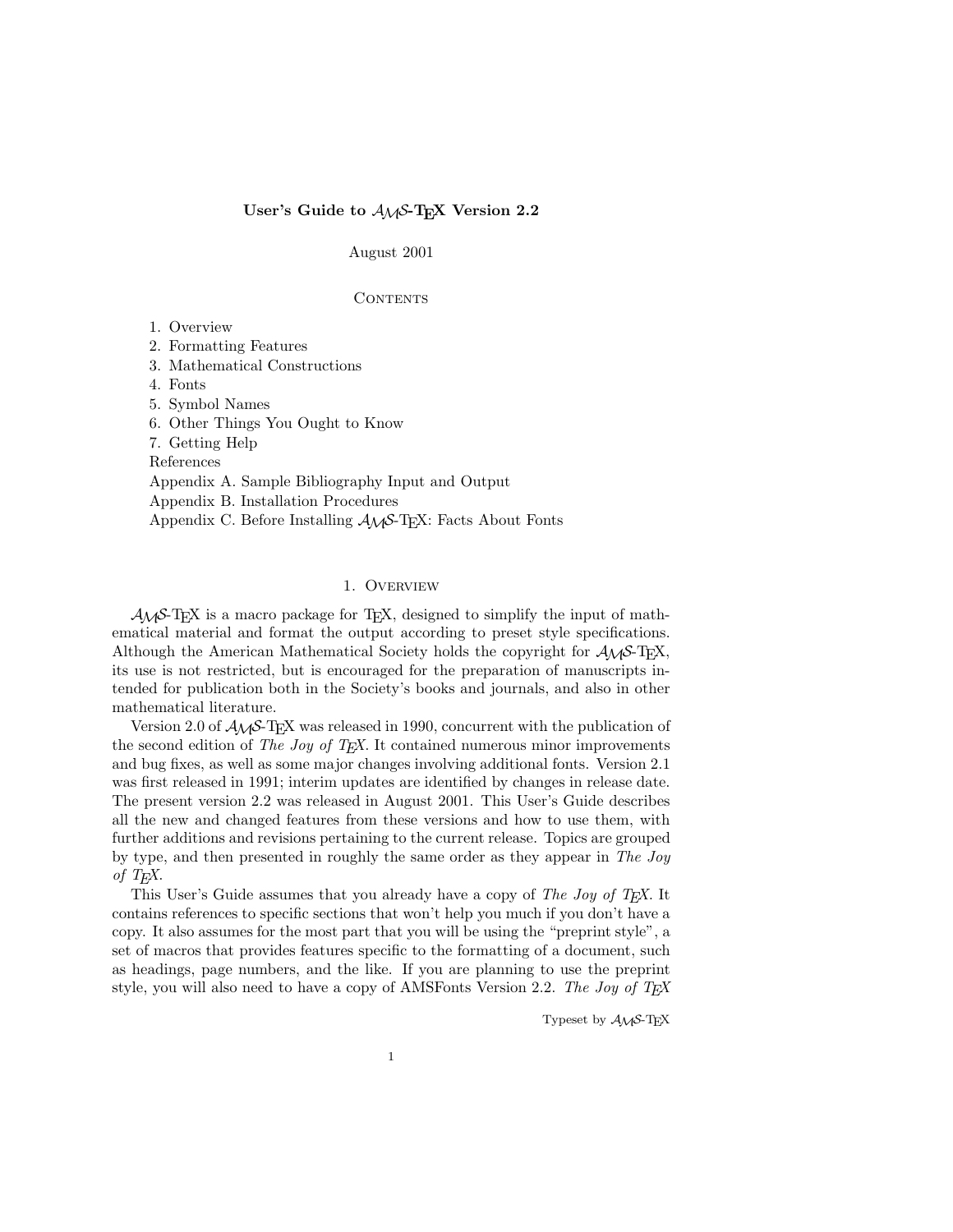and AMSFonts 2.2 are available from the American Mathematical Society and other distributors.

# Files Comprising the  $A_{\mathcal{M}}S$ -T<sub>E</sub>X Version 2.2 package

The following files are contained in the  $A_{\mathcal{M}}S$ -TEX Version 2.2 package distributed by the American Mathematical Society:

| amstex.tex   | the $\mathcal{A}\mathcal{M}$ S-T <sub>F</sub> X Version 2.2 macros                                           |
|--------------|--------------------------------------------------------------------------------------------------------------|
| amstex.bug   | a chronicle of bug fixes to amstex.tex and amsppt.sty,                                                       |
|              | as well as known open bugs                                                                                   |
| amssym.tex   | macros defining the symbols in fonts msam and msbm                                                           |
| amsppt.sty   | the preprint style for $\mathcal{A}_{\mathcal{M}}$ S-T <sub>F</sub> X Version 2.2                            |
| amsppt.sti   | initialization options for the $A_{\mathcal{M}}S$ -T <sub>F</sub> X 2.2 preprint style                       |
| amsppt.doc   | technical documentation for amsppt.sty                                                                       |
| amsppt.faq   | some frequently asked questions and answers about $\mathcal{A}_{\mathcal{M}}\mathcal{S}\text{-}\mathrm{Tr}X$ |
| amsguide.tex | the source file for this User's Guide                                                                        |
| amstinst.tex | the source file for Installation Procedures:                                                                 |
|              | appendices to this User's Guide                                                                              |
| amsppt1.tex  | a backward compatibility file for use with documents                                                         |
|              | already completed using $A_{\mathcal{M}}S$ -T <sub>F</sub> X versions earlier than 2.0                       |
| joyerr.tex   | errata to The Joy of T <sub>F</sub> X (first edition)                                                        |
| joyerr2.tex  | errata to The Joy of T <sub>F</sub> X (second edition)                                                       |
| amstex.ini   | used in creating format files                                                                                |

The file amsppt.doc is an ASCII file, and is not intended to be processed with TEX. This documentation file is arranged in the same order as the macro file that it describes, and explains the intent and mechanics of the macros in detail. A separate file (amstex.doc), documenting the file amstex.tex, is available on request.

In addition, other files are used during installation. For instructions on installing the AMS-TEX macros and preprint style, see Appendix B. This appendix describes the installation process for TEX systems based on the TEX Directory Structure (TDS), and also gives suggestions for installation on other systems.

## **General Description of Changes**

 $A_{\mathcal{M}}S$ -T<sub>E</sub>X 2.0+, the preprint style, and their technical documentation are the result of a joint effort begun by Michael Spivak and extended by the Composition Technical Support group of the American Mathematical Society.

In version 2.0 of  $A_{\mathcal{M}}S$ -T<sub>E</sub>X, the following changes were made:

- (1) All known bugs were eliminated.
- (2) Messages were added identifying the current versions of amstex.tex and amsppt.sty, to be displayed on your terminal screen and in the log file.
- (3) Some error and help messages were changed for the sake of clarity or to provide more information.
- (4) Refinements were made to conserve memory space.
- (5) The CM versions of the Computer Modern fonts were substituted for the older AM versions.
- (6) Support for additional fonts was added.
	- (a) amstex.tex provides the mechanism for accessing the Euler and extra symbol fonts of the AMSFonts collection.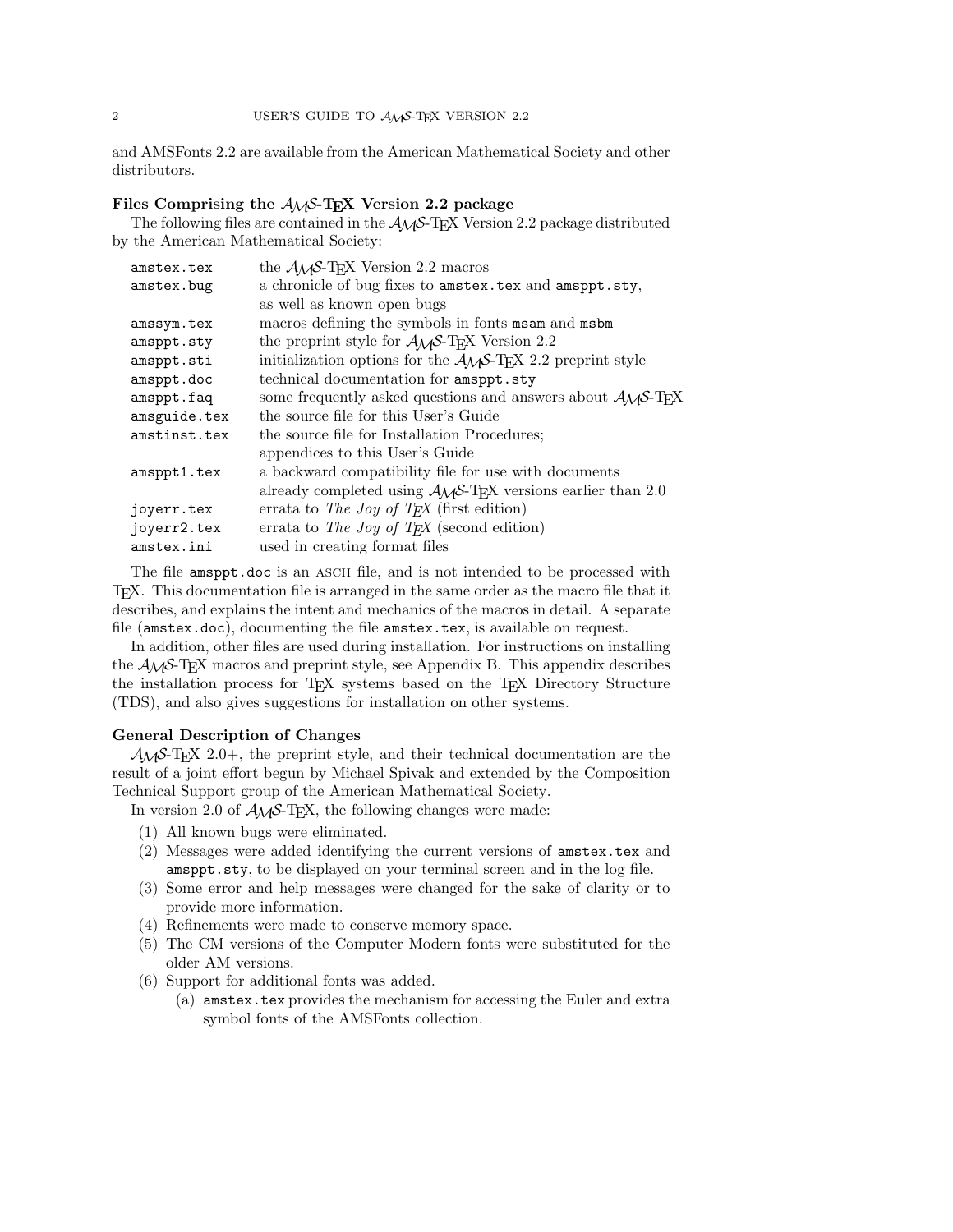- (b) The preprint style assumes that fonts msam, msbm, and eufm are installed and available.
- (7) Changes were made to the preprint style to make it conform more closely to the style of AMS publications, in particular, the Journal of the American Mathematical Society.
	- (a) Running heads were made automatic; they can be suppressed if desired.
	- (b) Additional elements are recognized in both the top matter and the body of a document, and the input syntax was regularized.
	- (c) Footnotes were changed to have normal indentation.<sup>1</sup>
	- (d) The style of the references was changed considerably.
- $(8)$  The ability to produce roman-numeral page numbers using the plain T<sub>E</sub>X convention (negative \pageno) was added.
- (9) In the preprint style, mathematics-oriented hyphenation exceptions were added. (These follow American, not British, rules.)
- (10) An option was added in the preprint style that allows documents to be formatted as chapters of a monograph rather than as separate papers.
- (11) Finally, some optional formatting features requested by  $A_{\mathcal{M}}S$ -T<sub>E</sub>X users were added to the preprint style.

In version 2.1, the following changes were made:

- (1) \curraddr, \rom, and \linespacing were added.
- (2) Additional error conditions were identified and supplied with more informative messages.
- (3) A sporadic line-breaking problem in the preprint style references section was remedied.
- (4) Some bugs introduced into the preprint style during the version 2.0 changes were found and eliminated.
- (5) Use of the Euler fonts other than medium Euler Fraktur was made more convenient.
- (6) The ability to use multiple \thanks commands was added.
- (7) The \proclaim font was changed from slanted to italic, and \proclaimfont provided so that users can change it if desired.
- (8) \nologo was reinstated.
- (9) The installation instructions were revised and augmented.
- (10) The backward compatibility file amsppt1.tex was added.

These changes were made in the January 1997 release:

- (1) Bugs reported since the release of version 2.1 were fixed.
- (2) \urladdr was added; \linespacing was documented.
- (3) Bibliographic elements were added for Math. Reviews, CMP and AMS preprint server references.
- (4) Various changes were made to permit easier customization:
	- (a) Command names were given to fonts and dimensions used in various environments.

<sup>&</sup>lt;sup>1</sup>Like this.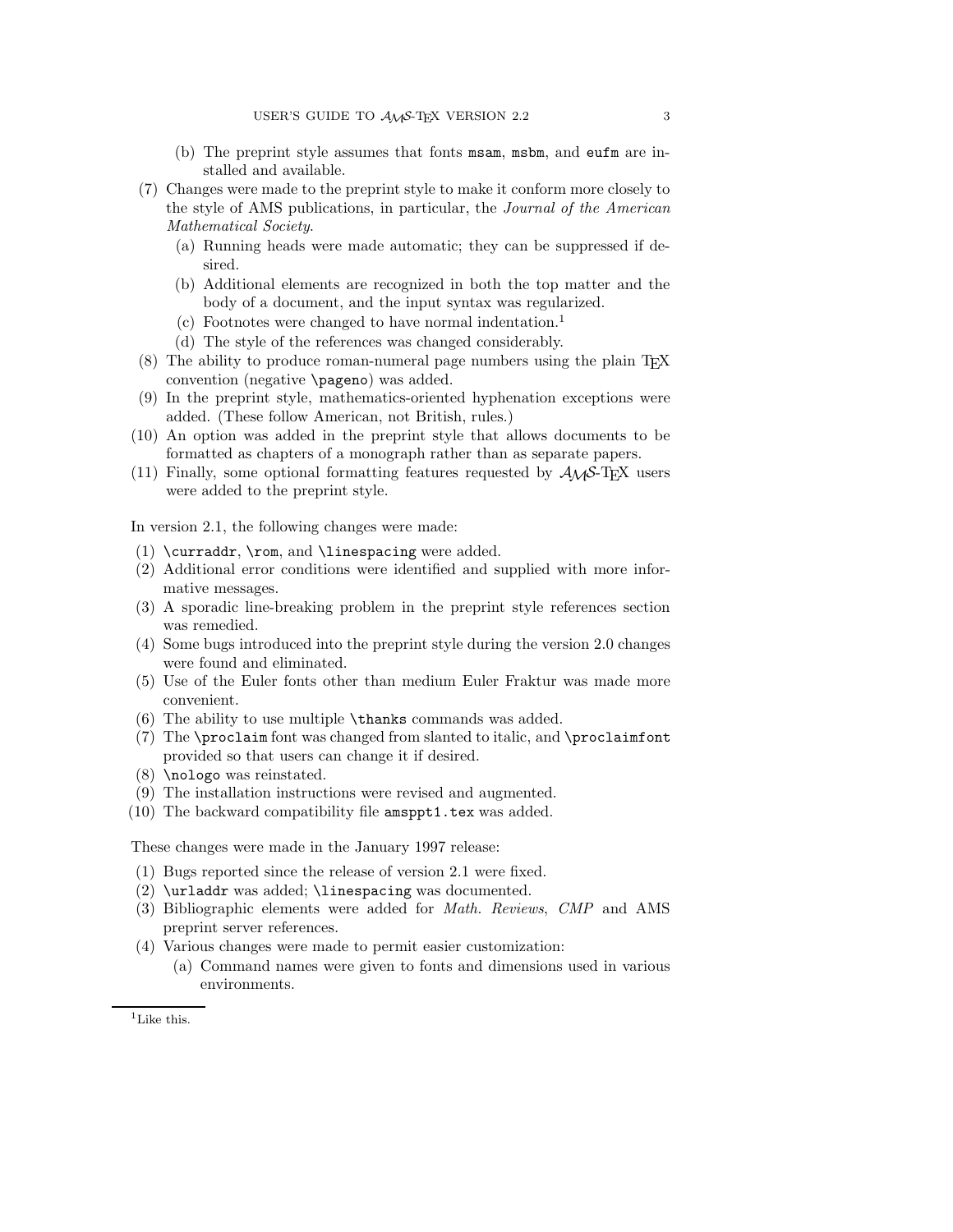- (b) Changeable end-of-document processing was split out and associated with a new command name.
- (c) The output routine was simplified.
- (d) Initialization options that a user might want to suppress to save space were moved into a separate file, amsppt.sti
- (5) Page dimensions were changed in the preprint style to match the current AMS publication specifications.
- (6) The mechanism for loading AMSFonts was changed to make it easier for a user to specify the use of a PostScript outline version.
- (7) The installation instructions were updated and augmented.

These changes were made in version 2.2:

- (1) Bugs reported since the release of version 2.1 were fixed.
- (2) The requirement to acknowledge use of  $A_{\mathcal{M}}S$ -T<sub>E</sub>X was removed, and the copyright statement and restriction notice is no longer printed out on the terminal every time  $A_{\mathcal{M}}S$ -T<sub>E</sub>X starts up.
- $(3)$  The installation instructions were completely revised, and based on the T<sub>E</sub>X Directory Structure (TDS) used by most current TEX distributions.
- (4) a \subjclassyear command was provided to allow a particular version of the Mathematics Subject Classification to be cited.

#### **This User's Guide**

This User's Guide has been prepared using  $A_{\mathcal{M}}S$ -T<sub>E</sub>X Version 2.2 with the preprint style. Some changes have been made: font and dimension settings have been reset, the macros for headings have been redefined to produce a result more suited to documentation, and some *ad hoc* macros have been defined to simplify the presentation of particular information. However, in general, this document and the file from which it was produced illustrate the general appearance and input for a preprint with running heads. Printing the output of T<sub>E</sub>X for this Guide requires AMSFonts Version 2.0 or later (users of AMSFonts Version 2.0 are strongly encouraged to upgrade to Version 2.2).

## 2. Formatting Features

Formatting documents prepared with  $A_{\mathcal{M}}S$ -T<sub>E</sub>X is accomplished by a "style file". The features described here are part of the preprint style. The  $A_{\mathcal{M}}S$ -TEX preprint style, Version 2.2, will format an input file in a manner suitable for a paper in a journal, unless the style of a \Monograph is explicitly selected. Unless noted otherwise, the journal style is the style described below.

## **Top Matter**

Some commands affect the appearance of a whole document. Such commands should go at the top of your input file, right after the \documentstyle line and before the \topmatter line. This area will be referred to as the "preamble". Commands that should be in the preamble include **\define**, **\TagsOnRight** and the like, \NoPageNumbers, \NoRunningHeads, \Monograph, \pagewidth, \pageheight, \pageno, and commands that load fonts. The preamble is relevant to any document, whether paper or monograph.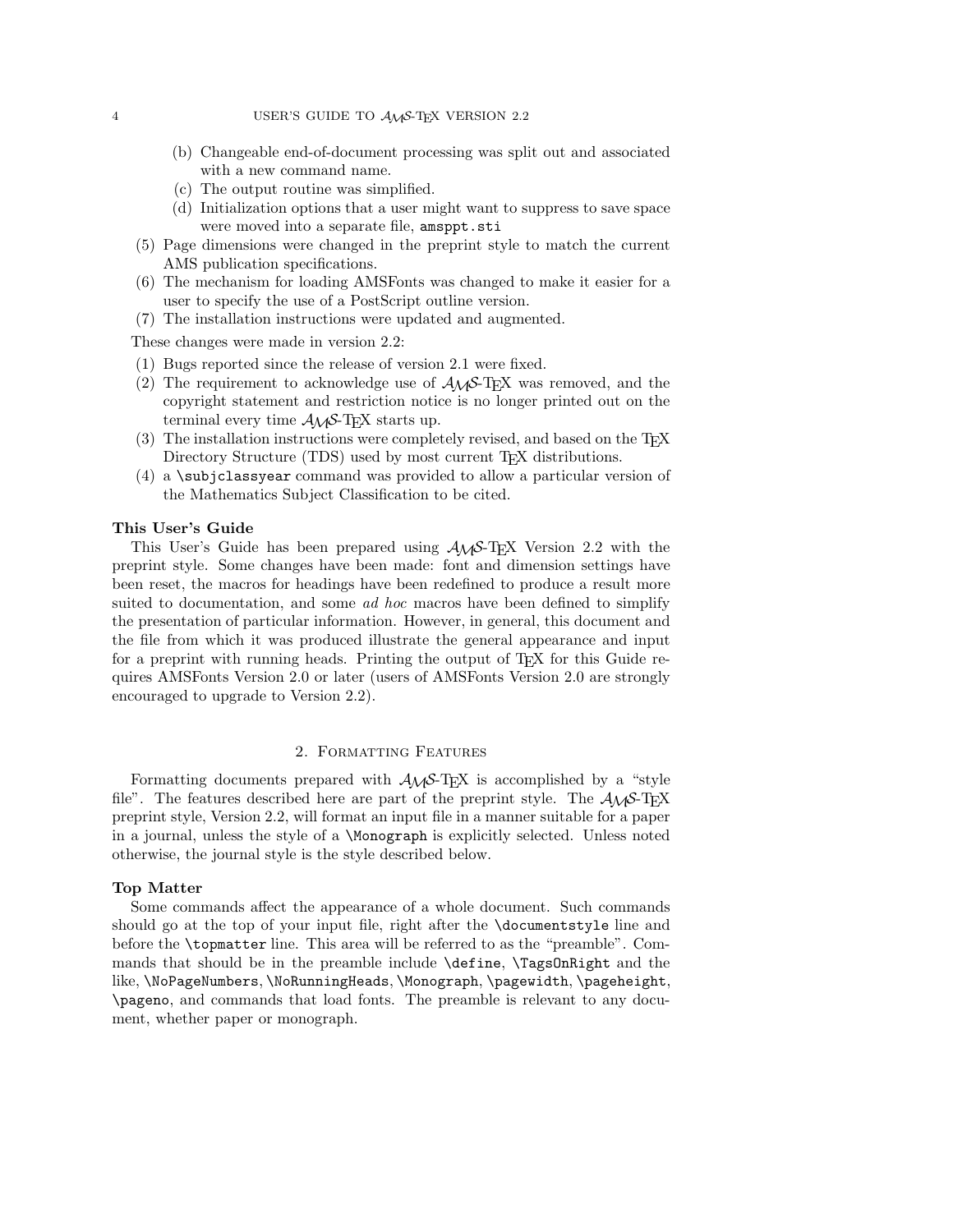```
\input amstex
     \documentstyle{...}
     \langle \text{preample commands}, \text{such as } \text{define}, \text{Nonograph}, \text{nongraph}, \text{nongraph}, \text{nongraph}, \text{nongraph}, \text{nongraph}, \text{nongraph}, \text{nongraph}, \text{nongraph}, \text{nongraph}, \text{nongraph}, \text{nongraph}, \text{nongraph}, \text{nongraph}, \text{nongraph}, \text{nongraph}, \text{nongraph}, \text{nongraph}, \text{nongraph}, \text{nongraph}, \text{nongraph}, \text{nongraph}, \text{nongraph}, \text{nongraph}, \text{nongraph}, \text{nongraph}, \text{nongraph}, \text{nongraph}, \text{nongraph}, \text{nongraph}, \text{nongraph}, \text{nongraph}, \text{nongraph}, \text\NoshunningHeads, \lozengeloadbold, etc.\topmatter
\begin{bmatrix} 1 & 1 \\ 1 & 1 \end{bmatrix}\begin{array}{c} \begin{array}{c} \end{array} \\ \begin{array}{c} \end{array} \end{array}\title...\endtitle
     \author...\endauthor
     \affil...\endaffil
     \address...\endaddress
     \curraddr...\endcurraddr
     \email...\endemail
     \urladdr...\endurladdr
     \thanks...\endthanks
     \dedicatory...\enddedicatory
     \date...\enddate
     \translator...\endtranslator
     \keywords...\endkeywords
     \subjclass...\endsubjclass
     \abstract...\endabstract
                                                                                        \begin{pmatrix} 1 & 1 \\ 1 & 1 \\ 1 & 1 \end{pmatrix}\begin{bmatrix} \phantom{-} \\ \phantom{-} \\ \phantom{-} \\ \phantom{-} \end{bmatrix}\endtopmatter
     \document
```
FIGURE 1. The beginning of an  $A_{\mathcal{M}}S$ -T<sub>F</sub>X file

The beginning of an  $A_{\mathcal{M}}S$ -T<sub>E</sub>X file should look something like what is shown in Figure 1.

If any \end... tag is omitted (or misspelled), an error message will appear at \endtopmatter or at the next blank line: for example, if you misspell \endtitle, the message will be something like "! Paragraph ended before \title was complete." If you omit \endtopmatter, there won't be any error message, but none of the topmatter material will print. Tags should be omitted for any top matter elements for which there is no data; if "empty" tags are included, empty footnotes may appear on the first page, or labels indicating addresses at the end of a paper.

If you have documents that were prepared for versions of  $\mathcal{A}\mathcal{M}$ S-TEX earlier than version 2.0, you may find the file amsppt1.tex useful. By including the line \input amsppt1 immediately after the \documentstyle line, the topmatter commands and the sectioning commands that changed in form will work in the original way. Other than that, there should be few incompatibility problems with previous versions. Note: The use of amsppt1.tex is discouraged except for processing preexisting files.

For multi-line titles, affiliations, authors, or dedications (basically everywhere that lines are centered individually rather than being set in paragraphs), line breaks are obtained by using  $\setminus\$ . In other parts of the topmatter, which are set in paragraph form, line breaks are obtained by \linebreak.

The title will be set in uppercase. To turn off the automatic uppercasing, use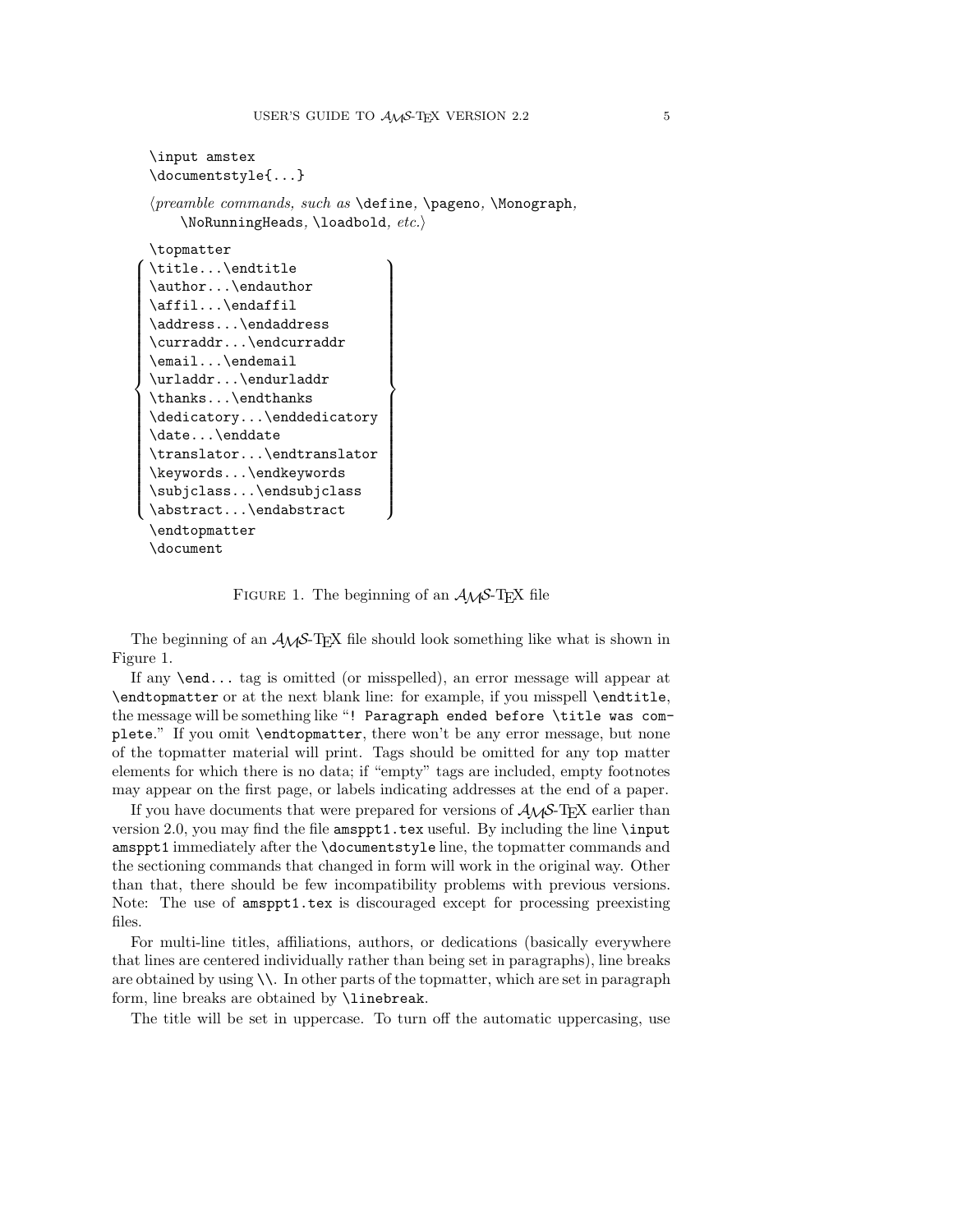the \nofrills option: \title\nofrills...\endtitle.

Each author is tagged separately, followed by address(es) and other information associated with that author.

Normally, the address given with \address is the address of the author at the time the research was being done; if the author's address at the time of publication is different, the current address should be given with \curraddr. This should be entered immediately following the \address for the same author. If a \curraddr is not paired with an \address, the current address will not print.

Electronic mail addresses can be tagged \email...\endemail. Like \curraddr, every \email address must be paired with a regular \address, otherwise the e-mail address will not print. The \email address will be printed at the end of the paper, as "E-mail address:  $\langle net\text{-}address\rangle$ ", following the address (and current address, if present) with which it is paired.

URLs, the addresses of "home pages" on the World Wide Web, can be included using \urladdr...\endurladdr. They behave in the same manner as \email addresses.

The \thanks command is provided for acknowledgments of grant support and other kinds of support for the author's research, or other general information not covered by one of the predefined tags such as \keywords or \subjclass. The information will be printed as an unnumbered footnote at the bottom of the first page. Like \address, \thanks can be used more than once, and is associated with a particular author.

In case a paper has not only an author but a translator, \translator is provided. This information will be printed at the end of the paper in eight-point roman, as "Translated by" followed by the translator's name in uppercase.

The \dedicatory command is used for such things as "Dedicated to Professor X on the occasion of his eightieth birthday." The dedication will appear in italics, before the abstract.

The information for **\keywords** and **\subjclass** appears as unnumbered footnotes at the foot of the first page, as in AMS journals. In a monograph chapter they will not print at all, since they should be handled separately, as part of the front matter for the monograph. By default, for backward compatibility, the 1991 Mathematics Subject Classification will be cited; to specify the 2000 Mathematics Subject Classification, enter

\subjclassyear{2000} \subjclass ...\endsubjclass

The abstract heading "Abstract." appears in caps and small caps, in the same size (eight point) as the abstract itself.

A simple table of contents setup is available. Tables of contents are typed in the topmatter along with everything else (except for monographs—see the section **Book Formatting** below), using \toc...\endtoc.

\toc \specialhead...\endspecialhead \head...\endhead \subhead...\endsubhead \subsubhead...\endsubsubhead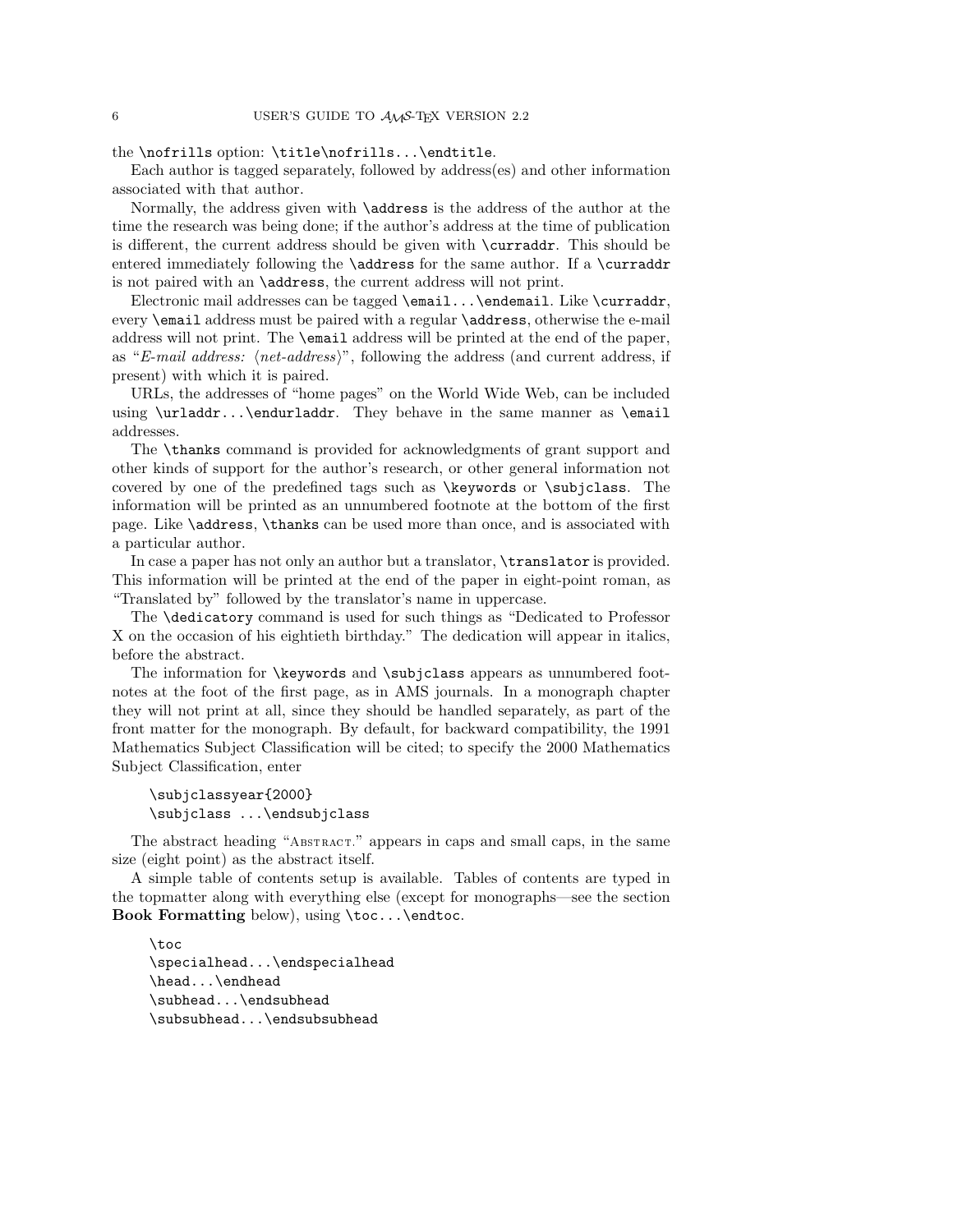## \endtoc

The syntax of the parts is identical to the syntax used for headings within the document (see the sections **Headings** and **Book Formatting** below), so that for those who wish to do so and have a capable text editor, the table of contents can be constructed by extracting the relevant lines from the main text.<sup>2</sup>

Page numbers aren't usually appropriate for the short table of contents that might appear in a journal article, but if desired, page numbers can be entered in a manner similar to that for a monograph; see the section **Book Formatting** below.

The hanging indentation within a table of contents for \head and \subhead is preset to accommodate numbers of the form "1." and "1.1." respectively; the amount of indentation can be adjusted by using \widestnumber:

```
\toc
\widestnumber\head{10}
\widestnumber\subhead{10.1}
...
```
This can be done more than once within different sections of the table of contents, if desired.

If the "section number" of a \head happens to be something like "Appendix" (as actually happens in this User's Guide), a pair of empty braces should be entered before it, as follows:

```
\head {} Appendix. Sample bibliography input ...\endhead
```
Insertion of {} followed by a space at the beginning of the heading text will cause the entire entry to be set flush left as a unit.

If you are preparing a monograph, the format and content of the top matter will be different. See the section below on **Book Formatting** for details.

#### **Headings**

There are four levels of headings (not counting \title):

```
\specialhead...\endspecialhead
\head...\endhead
\subhead...\endsubhead
\subsubhead...\endsubsubhead
```
The heading of this section was typed as

\head 2. Formatting Features \endhead

And the subheading for this subsection was typed as

```
\subhead Headings\endsubhead
```
Ordinarily, subheadings in the preprint style are run into the text, but for this User's Guide, the style varies slightly.

 ${}^{2}$ But note that the original line breaks in multi-line headings would not be appropriate for the table of contents, so you'd want to remove any \\es that might be present.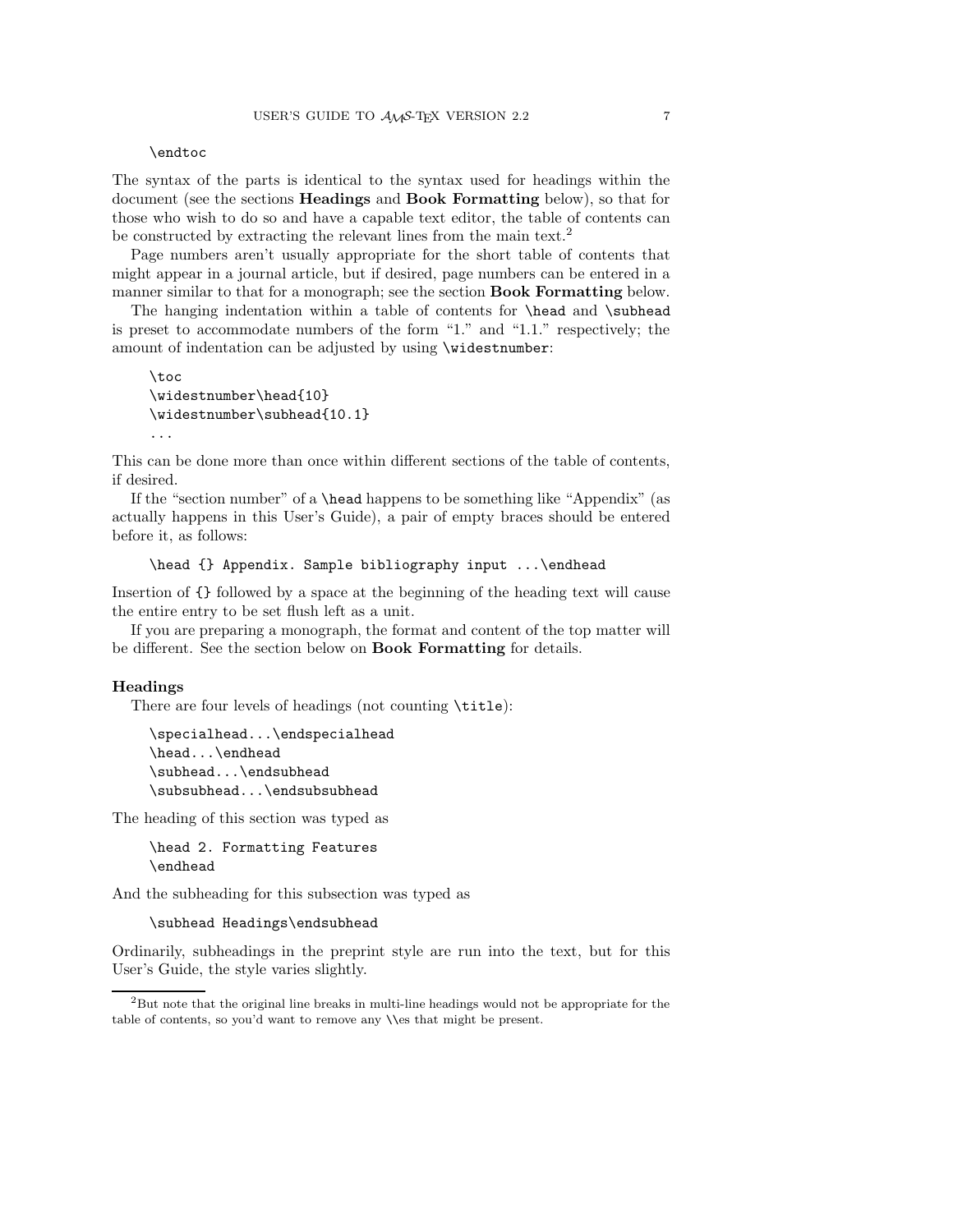\specialhead is for long articles that need extra divisions at a level above the \head level. In the preprint style \specialhead uses boldface type and is set ragged right; **\head** is small caps, centered; **\subhead** is boldface, flush left, run in with the following text; and \subsubhead is italic, indented as for an ordinary paragraph, and run into the text.

Explicit line breaks are obtained by a  $\iota$  a  $\headimes$  a  $\spadesuit$ , but for \subhead and \subsubhead, which are part of their paragraph, just use \linebreak as you would in normal paragraphed text.

If you are preparing a monograph, the styles of headings will be different. See the section below on **Book Formatting** for details.

## **Theorems and Proofs**

In addition to the usual proclamations and demonstrations, mathematicians may pose other kinds of propositions, which editors may prefer to see presented in different styles. The following have been provided in the preprint style.

```
\definition...\enddefinition
\example...\endexample
\remark...\endremark
```
The proof of any proclamation is indicated by **\demo... \enddemo.** 

Note that all kinds of proclamations, demonstrations and propositions must be ended explicitly; a check for proper endings is included with all classes of proclamations and a missing \end... is reported.

In the preprint style \definition and \example have the spacing and heading font of \proclaim, but are in roman. \remark resembles \demo except that extra space added at the end of a proof by **\enddemo** is not added by **\endremark**.

In accordance with the style of the Journal of the American Mathematical Society, the labels on \proclaims and similar constructions are now printed in boldface type  $(\bf{b}f)$  and the text in italic  $(\bf{b}f)$ . (The command  $\propto$  roclaimfont is provided so that a user can change the text of a proclamation to slanted type if desired: \redefine\proclaimfont{\sl}.)

It is conventional in mathematical publishing to use roman, upright numbers and punctuation even in the midst of italic text, to avoid visual conflicts with numbers and punctuation in adjacent math formulas. Since dedicated "mathematical text italic" fonts containing roman numbers and punctuation are not currently available, the amsppt preprint style provides a command \rom to be applied inside theorems and other stretches of italic text, to give the desired results. For example, to produce

**Proposition 2.5.** Let  $S_1, \ldots, S_m$  be the components of a J-holomorphic cuspcurve S and suppose that each component  $S_i$  is (a multiple covering of) a regular curve and that Assumption  $(1.4a)$  is satisfied....

you would use \rom in the following places:

each component \$S\_i\$ is \rom(a multiple covering of\rom) a regular curve and that Assumption  $\rem(1.4a)$  is satisfied

As you can see, **\rom** is used like the math font command **\roman**: it applies to the next single character or the next group enclosed in braces.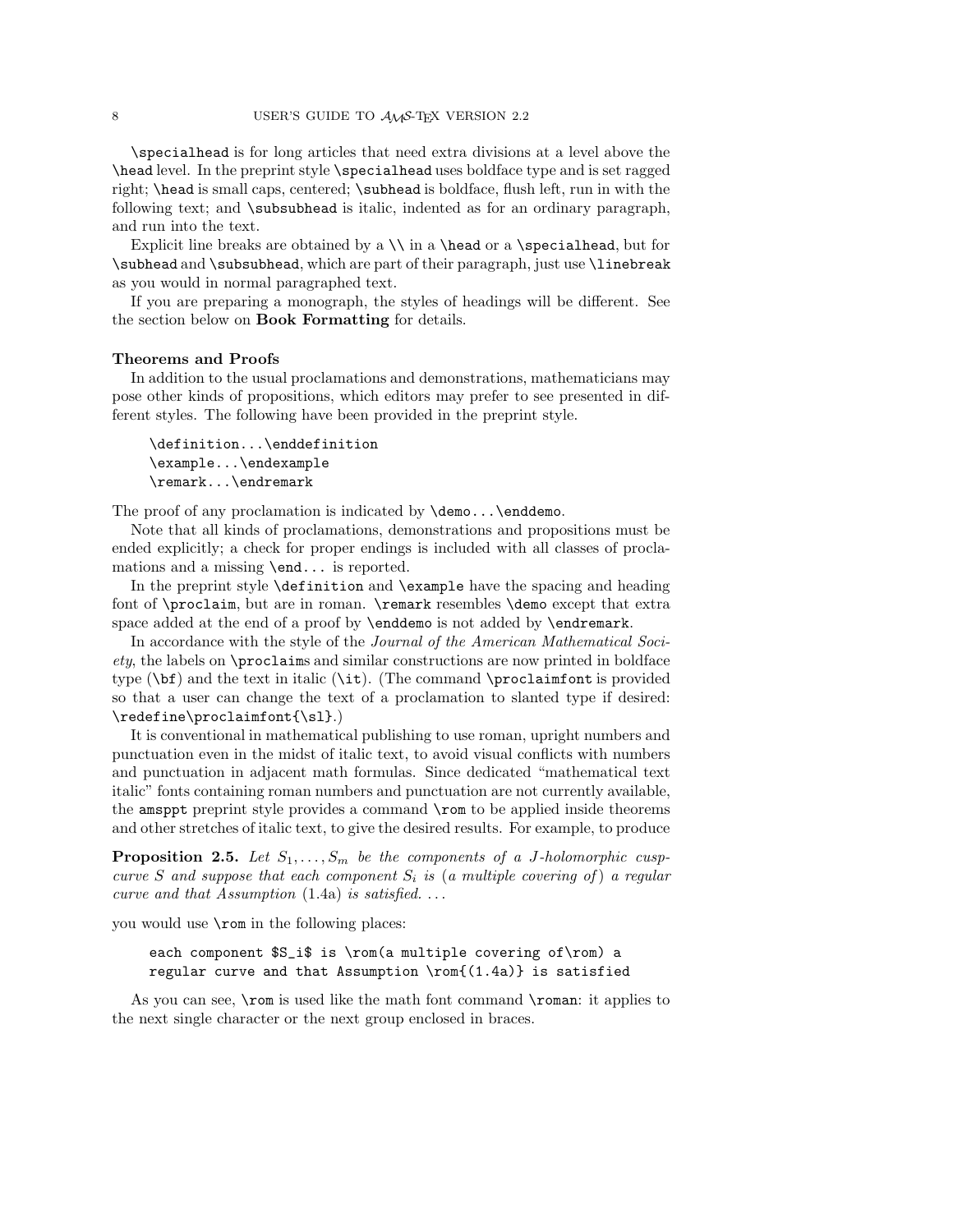# **Other Devices**

For a list produced by \roster, the amount of indentation can be adjusted to accommodate wide item numbers. Just before beginning the \roster, type, for example, \widestnumber\item{(viii)}. This adjustment is temporary. The default will be reinstated by \endroster.

The command \cite produces a reference citation in roman type, within square brackets: [21].

A structure \block...\endblock is provided for quotations. It is intended for use in the middle of a paragraph to quote an extract from another source.

## **Book Formatting**

If you are preparing a monograph, several features are available in the preprint style that will make your output look like chapters rather than individual papers.

First of all, you must signal your intentions by typing \Monograph in the preamble, right after the \documentstyle line.

A typical topmatter section for a monograph chapter would be typed like this:

```
\documentstyle{amsppt}
\Monograph
\topmatter
\title\chapter{4} Matrix Algebras\endtitle
\endtopmatter
```
which produces a chapter heading that looks like this:

## CHAPTER IV

## **MATRIX ALGEBRAS**

Notice that the number is converted automatically to roman numerals and the word "CHAPTER" is added. For a chapter title that needs a different sort of treatment, \nofrills can be used:

\topmatter \title\chapter\nofrills{APPENDIX D} The Poisson Integral\endtitle \endtopmatter

This produces

## APPENDIX D

# **THE POISSON INTEGRAL**

The replacement \chapter text will appear exactly as typed.

Finally, for things like a preface or introduction which have no pretitle text at all, omit the \chapter command:

\topmatter \title Preface\endtitle \endtopmatter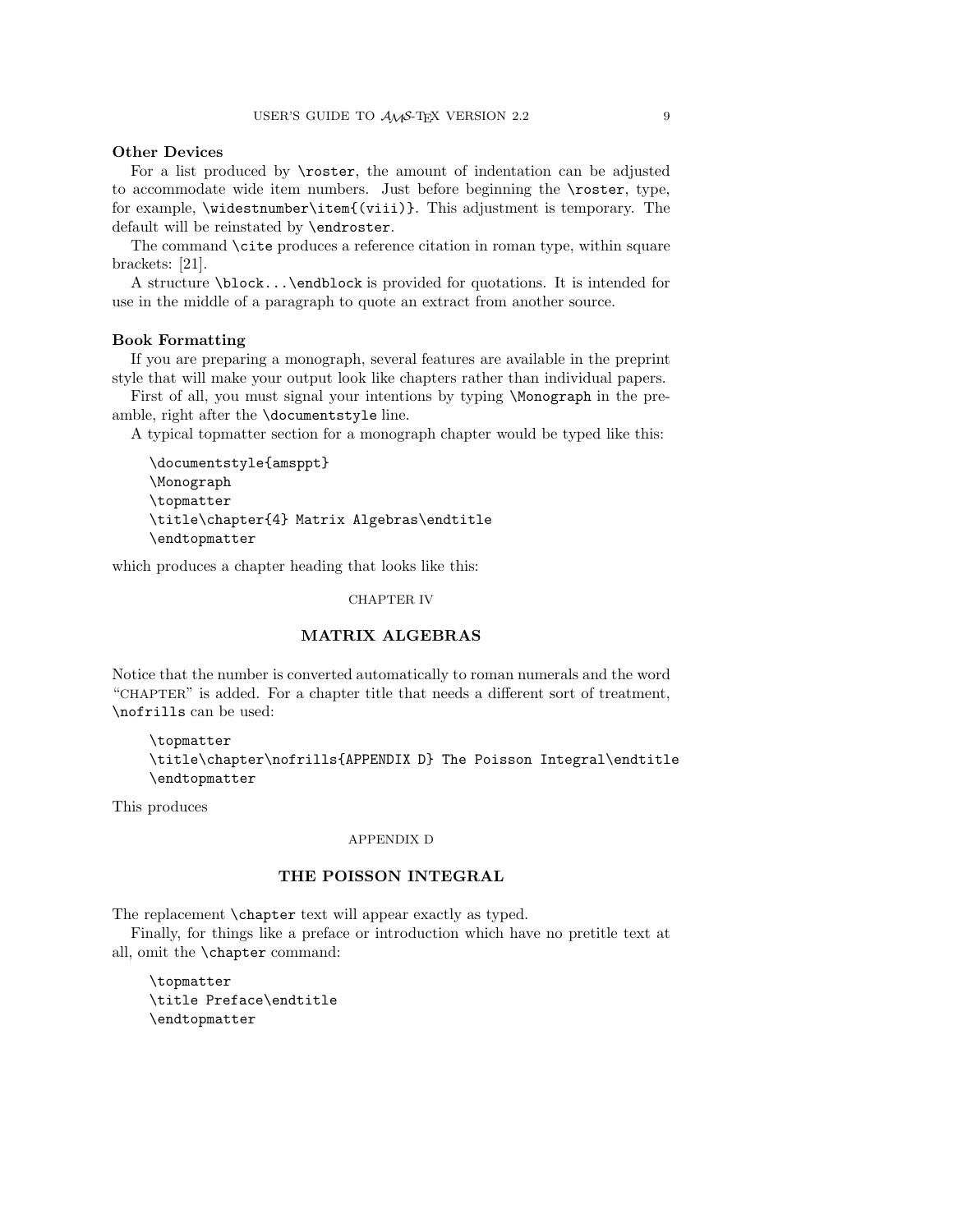In monographs, the table of contents is usually treated as a separate chapter. Start by typing the title "Contents" as for a preface or introduction, and then use the \toc...\endtoc structure as the body of the document (rather than putting it in the topmatter, as you would for a journal article).

```
\topmatter
\title Contents\endtitle
\endtopmatter
\document
\toc
\title Preface\page{vii}\endtitle
\title\chapter{1} Matrix Algebras\page{1}\endtitle
\head {} Continuous complex-valued functions\page{1}\endhead
...
\title Bibliography\page{307}\endtitle
\endtoc
\enddocument
```
The chapter titles listed in the table of contents are typed in the same way as in actual use. To get page numbers in the table of contents, use \page as shown, just before the ending of an element. This option is available for all levels of headings.

In a monograph using the preprint style, the chapter title is used for the left running head and the text of section headings (from \head) appears as the right running head. It's not uncommon for the text of a heading to be too long to fit in the running head width; in such a case use \rightheadtext to specify a shortened form of the heading for use in the running heads:

```
\head Fourier coefficients of continuous periodic functions
of bounded entropy norm\endhead
\rightheadtext{Fourier coefficients of periodic functions}
```
This should follow immediately after the \head, to ensure that both take effect on the same page. If the chapter title is too long to fit as a running head, a shortened form can be supplied in a similar way with \leftheadtext immediately after the \title. See also the section **Running Heads**.

The style for a chapter of a monograph differs in some particulars from the style for a paper. The text of a \head will be boldface instead of small caps; headings of theorems, propositions, definitions, remarks, etc. will be small caps instead of boldface, and indented rather than flush left.

#### **Inserts with Captions**

Figures, tables, and some other kinds of objects are often handled as inserts. These objects may be prepared separately from the main document and pasted in, in which case space must be left for them. These objects usually have captions; a caption may be positioned above (for a table) or below (for a figure).

An insert may be specified for the top or "middle" of a page, i.e., right where the input for the insert occurs in the text. These are typed as \topinsert and \midinsert respectively. Furthermore, a caption may be placed at the top or the bottom of the insert, using the tags \topcaption and \botcaption respectively.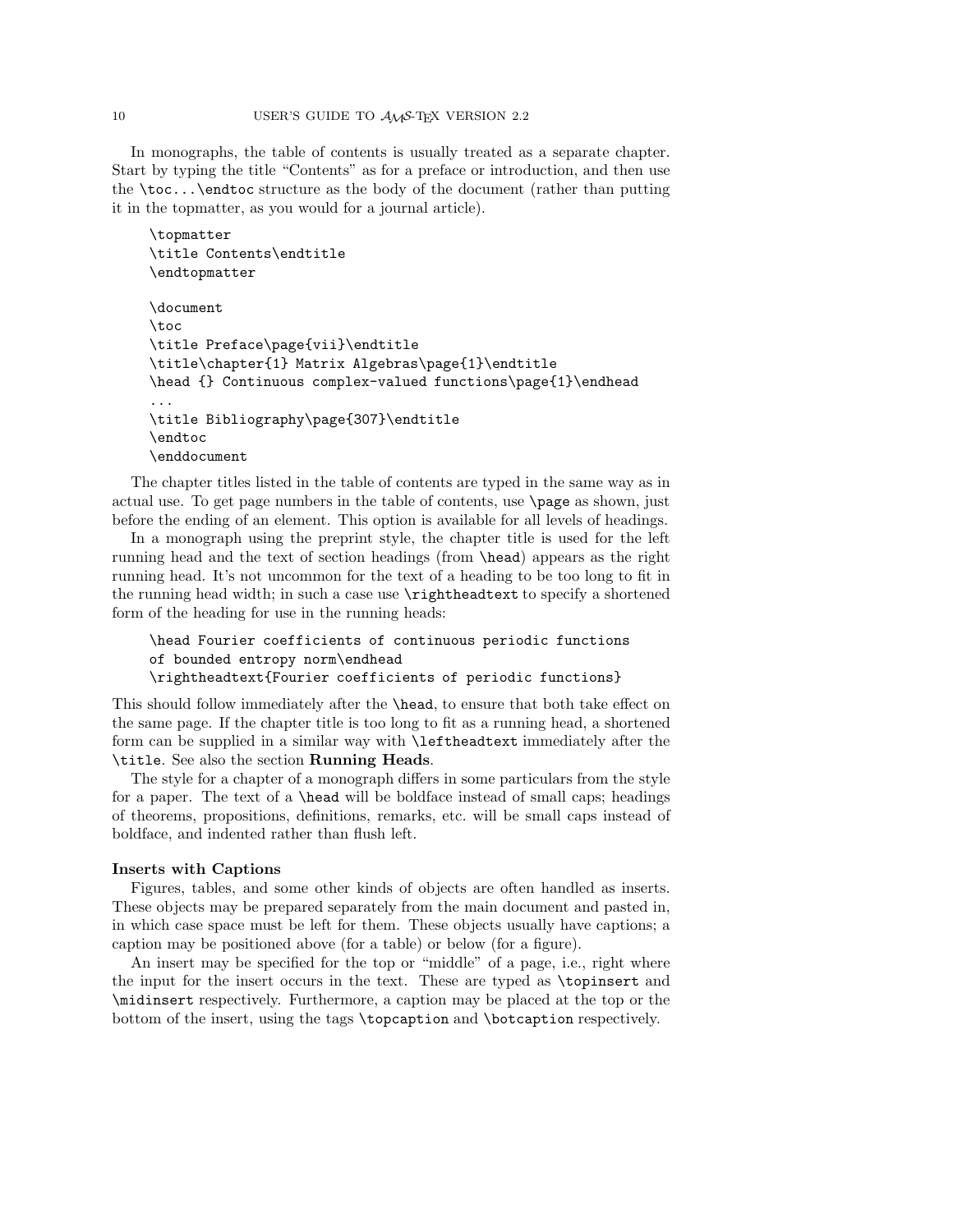The general structure used to specify an insert with a caption at the top is:

```
\topinsert or \midinsert
\text{depth}(\text{dimension}) (optional)
\to \to \{caption label)}
 \langleoptional caption text\rangle\endcaption
\varepsilon \vspace{\langle dimen \rangle} or \langle optimal\ code\ for\ the\ insertion\ body \rangle\endinsert
```
Here the notation  $\langle \text{dimen} \rangle$  means a valid T<sub>EX</sub> dimension as described in the **Dimensions** section of *The Joy of TEX*. If a bottom caption was desired, **\topcaption** would be replaced by \botcaption, and the \vspace command (or the optional code for the insertion body) would be moved before the \botcaption macro.

The  $\varepsilon_{\text{dimension}}$  option would be used to leave blank space for an object to be pasted into place. The value of the  $\langle dimen \rangle$  should be the exact height of the object to be pasted in, because extra space around the object and the caption are dependent on the document style, and will be provided automatically.

The \captionwidth{ $\langle$ *dimen*}} option may be used to override the default caption width specified by the document style.

The  $\langle$ *caption label* $\rangle$  is something like "Figure 1" or "Table 2a". Do not type any final punctuation; it will be provided. The caption label will be set in caps and small caps.

The *(optional caption text)* is any descriptive text that may be desired. The preprint style will set this in roman. Even if there is no text, the \endcaption tag must be present.

If you choose to include the T<sub>EX</sub> code for a figure, table, or other captioned object in the input, then omit the \vspace command and type the code where appropriate (before \botcaption or after the \endcaption of \topcaption).

Sometimes a table is small enough that it is not necessary to put it in an insert. If the caption is to appear above it, input can be typed as follows:

```
\to \to \{ \cap label)}
 \langleoptional caption text\rangle\endcaption
 \langle code for the table body \rangle
```
The form of the input would be the following if the caption is to appear below:

```
\langle code for the table body \rangle\boldsymbol{\delta} \botcaption {\langle \textit{caption } \textit{label} \rangle}
  \langle optional caption text\rangle\endcaption
```
To avoid page-breaking problems, this form of "insertion" should be used only for very small objects.

## **Page Numbers**

If you are using the preprint style, page numbers will appear in the running heads, at the outside margin, except for the first page, where the running head will be omitted and the page number will be centered at the bottom of the page.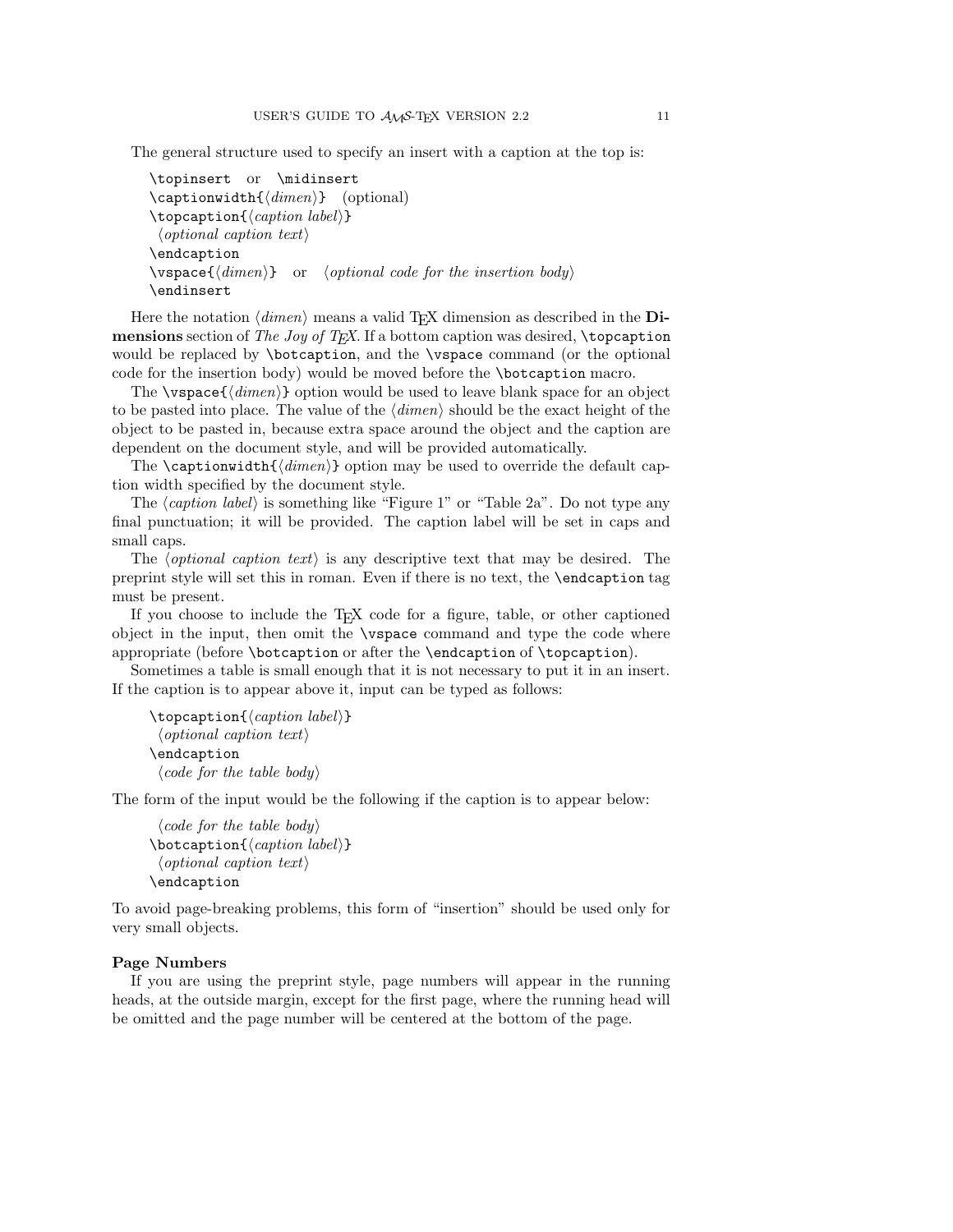If you wish to omit page numbers, type \NoPageNumbers in the preamble of the document (after the \documentstyle line). The running head text will remain; see also **Running Heads**.

You can get roman numeral page numbers, e.g. for a table of contents or preface, using the normal T<sub>F</sub>X convention of  $\pa$ geno plus a negative number.

#### **Page Size and Line Spacing**

In the preprint style, the default page width is 30pc, and the default height is 50.5pc. You can change the size of the page by typing

\pagewidth{ $\langle$ dimen}} \pageheight $\{\langle dimen \rangle\}$ 

using suitable  $\langle$  dimension, where by this notation we mean a valid TEX dimension as described in the **Dimensions** section of The Joy of T<sub>E</sub>X.

The spacing between lines in the preprint style is ordinarily 2pt greater than the nominal type size. This can be changed by providing a multiplication factor to the command  $\langle$  inespacing; for example,  $\langle$  inespacing $\{1.5\}$  gives the effect of typewritten doublespacing.

### **QED**

In the preprint style,  $\qquad$  gives an open box  $' \square'$ , separated from what precedes it by a quad of space.

#### **Running Heads**

If you are using the preprint style, running heads similar to those in Joy will appear, with text in the center and page numbers to the outside. (On the first page, as usual, the running head is omitted, and the page number is placed at the bottom.)

If you do nothing to define the text of the running heads, the author's name will be used on the left-hand and the title on the right-hand pages. (This is the style for papers; for monographs, see below.) If you want some other values, say a shortened title, you can redefine the text to appear on left- and right-hand pages by typing

```
\left\{ \left( \left( \text{left running head text} \right) \right) \right\}\rightarrow \rightheadtext{\langle right\ running\ head\ text \rangle}
```
These instructions can appear anywhere after the \documentstyle command, but the most common place to use them is immediately after a \title or \author or \head to override the automatic running head text. If \rightheadtext or \leftheadtext is specified above the topmatter, \title and \author will not override them.

If you are doing a monograph rather than a journal article, and use the \Monograph switch, it affects the running heads as follows: The chapter title appears in the lefthand running heads, and the text of the current section heading (from **\head**) appears in the right-hand running heads. In chapters that don't contain any \heads for example, a foreword—both the left- and right-hand running heads will contain the chapter title.

By default, running heads will be uppercase. This is a frill that can be turned off by \nofrills, e.g.,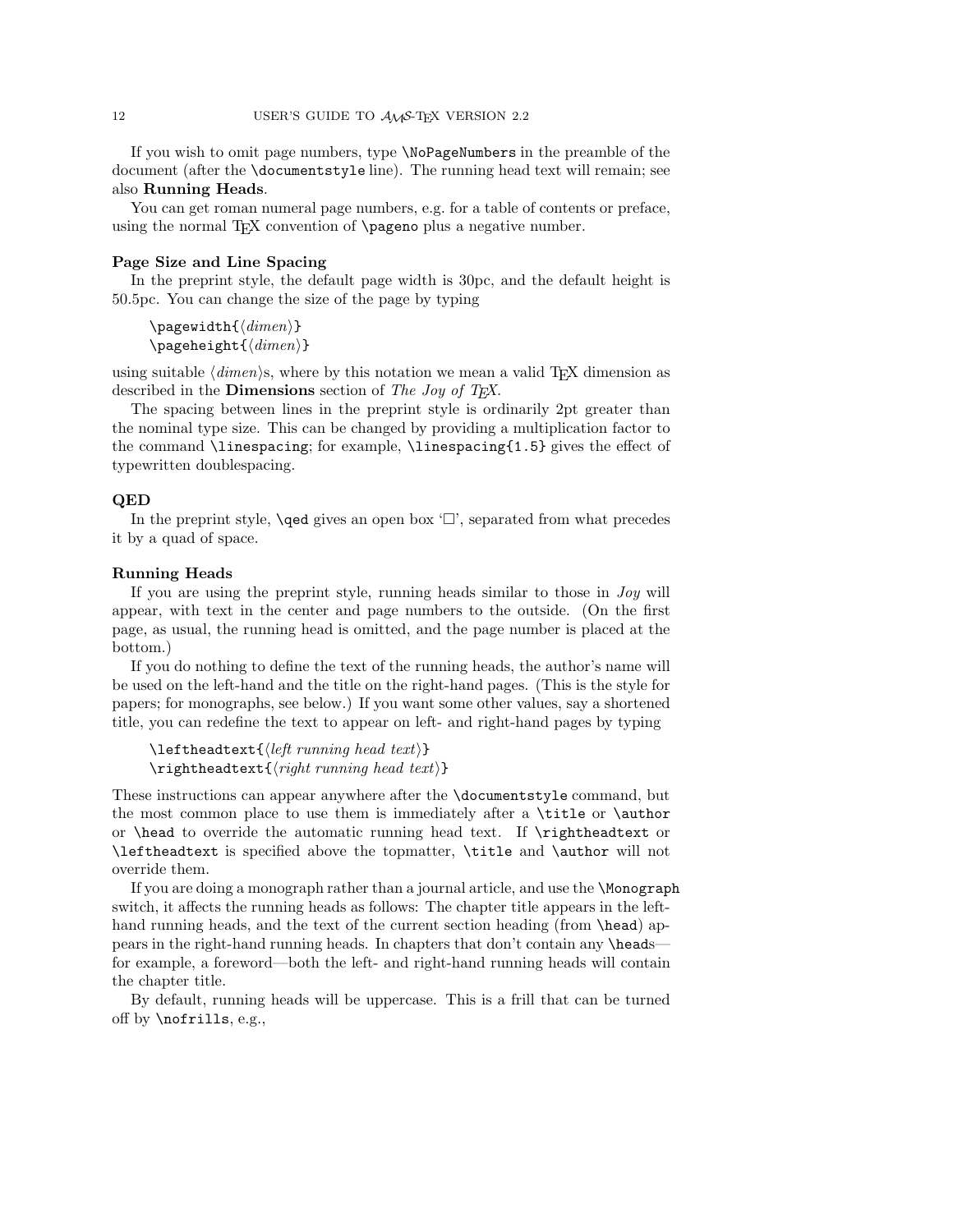## \rightheadtext\nofrills{Text of Running Head}

If for some reason you don't want running heads at all, type \NoRunningHeads in the preamble of the document (after the \documentstyle line). When running heads are omitted, page numbers will appear centered at the bottom of the page. (And even those can be turned off using \NoPageNumbers.)

In a monograph, if you don't want the text from the section **\heads** to appear in the running heads you must redefine the internal command, \headmark, that is used by \head to set the right-hand running head. To do this, put the following line in your document file, after \Monograph and before \topmatter:

#### \redefine\headmark#1{}

(where the #1 is an argument number as explained in Joy, in the description of \define and related commands).

### **Tables**

There are no special macros to support the creation of tables in  $A_{\mathcal{M}}S$ -T<sub>E</sub>X. Plain TEX's \settabs command and \halign can also be used (see The TEXbook for documentation of their usage). More sophisticated table macro packages are available from other sources. See also the section **Inserts with Captions** above.

#### **Bibliographies**

The references section of a paper begins with \Refs and must have \endRefs at the end. Each entry in the references begins with \ref and ends with \endref. The individual elements between \ref and \endref can be specified in any order. However, following \ref is usually a number or other label identifying the particular reference. This label is produced using \key. The format of the labels is determined by the current *references style*, which is set by the  $\ref{style$  command. The preprint document style provides three reference styles denoted A, B, and C, corresponding to letter labels, no labels, and arabic numbers respectively. The form of the \cite and \key commands for each style, and the output they produce, is as follows:

| \refstyle{A}                        | \refstyle{B}                                                    | $\refstyle{C}$ |                            |     |
|-------------------------------------|-----------------------------------------------------------------|----------------|----------------------------|-----|
| $\cite{DK} [DK]$<br>[DK]<br>\key DK | $\lvert$ \cite{Smith 1989} [Smith 1989]<br>$\ln(\text{no key})$ | (no label)     | $\cite{19}$ [19]<br>key 19 | 19. |

The \refstyle command is normally placed in the preamble of a document.

The references are set with hanging indentation. The amount of indentation is preset to accommodate the most common case, two-digit numbers. It can be increased (or decreased) by specifying the widest label used in the references. For example,

## \widestnumber\key{GHMR} % refstyle A \widestnumber\key{999} % refstyle C --- 3 digits

will increase the indentation to accommodate the key [GHMR], or a three-digit number, respectively. You could also specify \widestnumber\key{9} to reduce the indentation from two digits' worth to one, if your bibliography has fewer than ten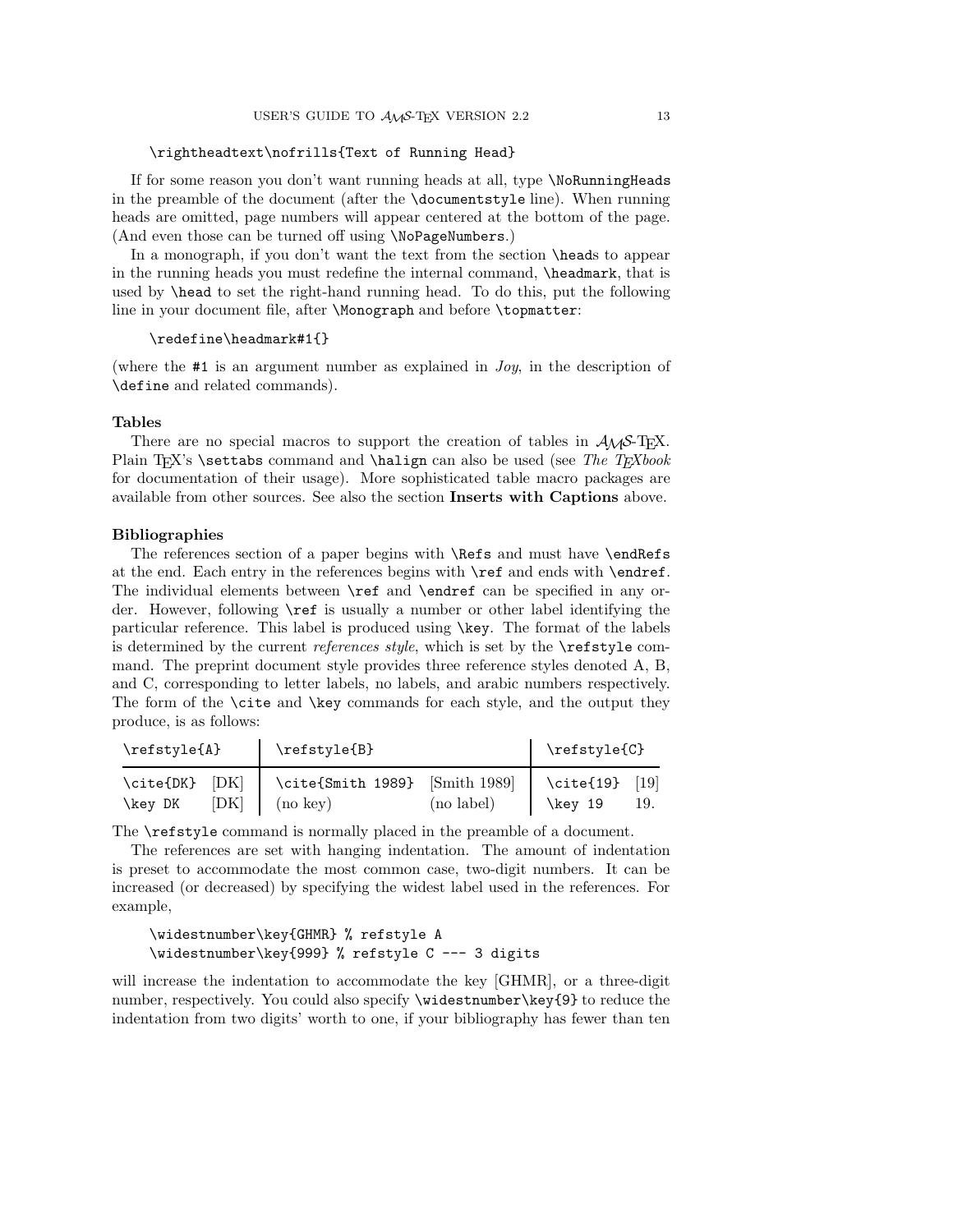entries. As the examples show, you do not include square brackets, periods, font commands, or other such formatting when using \widestnumber. The indentation will be adjusted for these things automatically.

For consecutive references by the same author(s),  $\by$  is used for the first reference, with the author name(s) given in full, and \bysame is used for subsequent ones—just the command  $\b{bysame}$  without repetition of the name(s). The horizontal line produced by \bysame has a fixed length of three ems.

Two variations, \ed and \eds, are provided for entering editor names, as with \page and \pages, because the note "ed." or "eds." is part of the automatic formatting. If \by is absent, the editor name(s) will be used in place of the author name.

For a proceedings volume, the place and date of the meeting can be recorded in the \procinfo field. Parentheses will be added.

There are two options for miscellaneous notes at the end of a reference, \finalinfo and \miscnote. \miscnote differs only by automatically adding parentheses; it would typically be used for a note such as "(preprint)" or "(submitted)" or "(to appear)". Because it's fairly common, the latter has its own command \toappear that is equivalent to \miscnote to appear.

\lang is used to indicate the original language for papers where bibliographic information has been translated or there is some other reason to believe that the original language cannot be correctly identified from information in the reference.

Sometimes several references are combined into one—for example, parts of a long paper that have been published separately. Another type of compound reference is a work cited both in the original and in translation. There are commands \moreref and \transl to handle such situations. After \moreref and \transl, any of the normal reference tags can be used again.

\moreref is used for citing, e.g., "part II" of an article; the \moreref command is followed by the desired additional tags and data. For example:

```
...\moreref\paper\rom{II}
\jour Comm. Pure Appl. Math. \vol 36
\yr 1983 \pages 571--594\endref
```
When using  $\transl$ , a note that describes the translation is normally entered between \transl and the next tag. The tags and data for the translated work then follow. For example:

...\transl English transl. \publ Birkh\"auser \publaddr Basel \yr 1985 \endref

Automatic punctuation will be omitted if the pertinent field was included but left blank. Otherwise, the command \nofrills can be used to keep automatic punctuation from appearing. For example, \bookinfo\nofrills... suppresses the comma or other punctuation that would normally be added at the end of the \bookinfo information. \nofrills also suppresses other automatic formatting such as the word "eds." for \eds, the word "vol." for book volumes, or the parentheses around the year for journal articles. The ending period of a reference can be suppressed with \finalinfo\nofrills.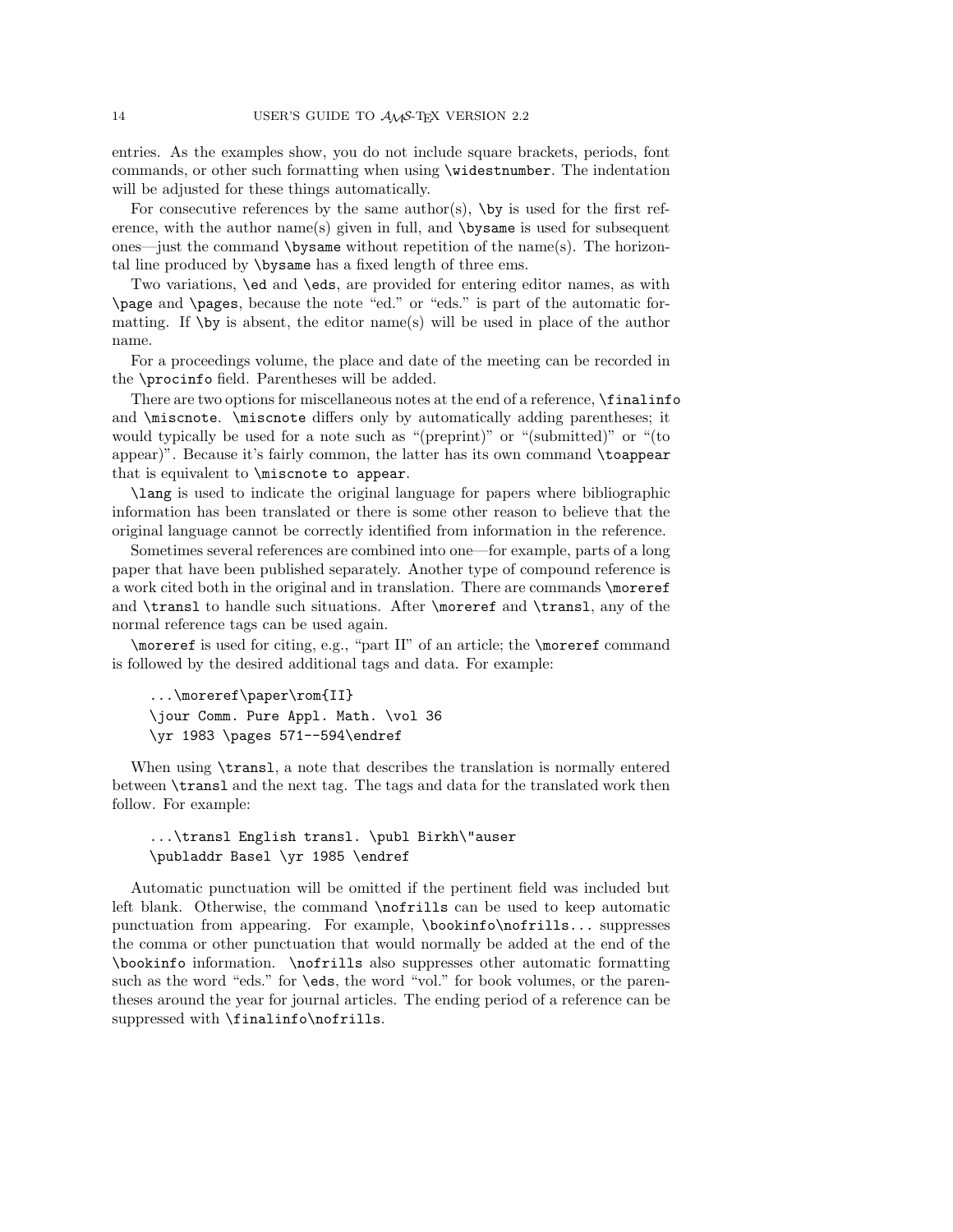Some examples will illustrate the use of these tags. See Appendix A for samples of input and output. See also Appendix C of The Joy of T<sub>E</sub>X (first edition: Appendix B) for more information on references.

## 3. Mathematical Constructions

## **Wide Accents in Math Mode**

In version 2.0+ of the AMSFonts, there are wider versions of the \widehat and<br>widetilde accents; they appear on lines (5) and (6):<br>(1)  $\hat{x}$ ,  $\hat{x}$ ,  $\hat{x}$ ,  $\hat{x}$ ,  $\hat{x}$ ,  $\hat{x}$ ,  $\hat{x}$ 

| $\widehat{6}$ : $\widehat{6}$ accents; they appear on lines (5) and (6): |                                   |
|--------------------------------------------------------------------------|-----------------------------------|
| $(1)$ \$\hat x, \tilde x\$                                               | $\hat{x}, \tilde{x}$              |
| (2) $\forall x, \widehat{x}$                                             | $\widehat{x}, \widetilde{x}$      |
| (3) $\widetilde{\{xy\}}$ , \widetilde{xy}\$                              | $\widehat{xy}, \widetilde{xy}$    |
| (4) $\widetilde{\{xyz\}}$ , \widetilde{xyz}\$                            | $\widehat{xyz}, \widetilde{xyz}$  |
| $(5)$ \$\widehat{xyzu}, \widetilde{xyzu}\$                               | $\widehat{xyzu},\widetilde{xyzu}$ |
| $(6)$ \$\widehat{xyzuv}, \widetilde{xyzuv}\$                             | $\widehat{xyzuv}, xyzuv$          |

These wider accents are in the msbm family. If msbm has been loaded, \widehat and \widetilde will automatically select these wider versions when required; otherwise, the characters on line (4) will be the largest available. If you are using the preprint style, msbm is loaded automatically; otherwise, see the section entitled **Fonts** for instructions on loading it.

#### 4. FONTS

## **Additional fonts for** AMS**-TEX**

A number of fonts were created for use with AMS-TEX 2.0+, both Computer Modern fonts in sizes not previously available and new fonts of alphabets and symbols intended to be used for mathematical notation. These fonts are in the collection AMSFonts Version 2.2. They must be installed on your computer before you can use AMS-TEX's preprint style or otherwise refer to them. Note that AMSFonts Version 2.2 cannot be used with versions of  $A_{\mathcal{M}}S$ -T<sub>E</sub>X earlier than Version 2.0, and AMS-TEX Version 2.2 cannot be used with versions of AMSFonts earlier than Version 2.0 (users of AMSFonts Version 2.0 are strongly encouraged to upgrade to Version 2.2).

Several of these fonts are loaded automatically by the preprint style and others can be loaded on demand. The fonts available and the commands used to load them are described below.

Fonts loaded with the preprint style. Several fonts are loaded automatically for general use.

- cmcsc8 is an additional size of the Computer Modern small caps font.
- cmex8 and cmex7 are additional sizes of the Computer Modern math extension font. cmex8 is used by the preprint style in abstracts and other eight-point environments; cmex7 is used for all sub- and superscripts.

If \PSAMSFonts is specified (see Appendix C), scaled versions of the 10-point fonts are loaded instead (this is required for submission to AMS journals).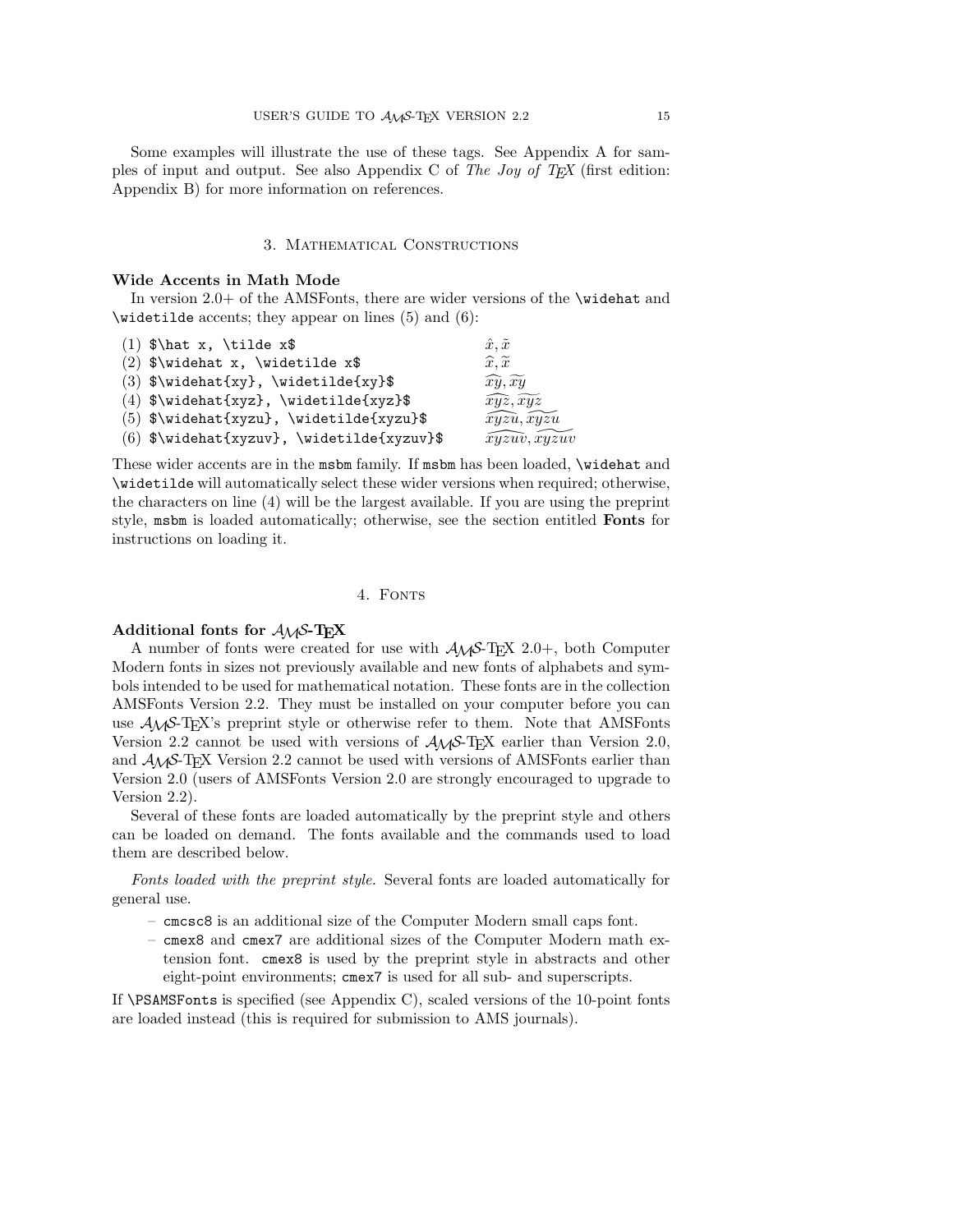Math fonts loaded with the preprint style.

- msam and msbm contain extra symbols. The symbols and the names that will produce them are shown in the section **Symbol Names** below. If you are not using the preprint style, each can be loaded separately by \loadmsam or \loadmsbm as appropriate.
- eufm is the medium-weight Euler Fraktur (German) font. It can also be loaded by **\loadeufm** if the preprint style is not being used.

Math fonts loaded by \loadbold. See the sections below on **Bold Characters in Math Mode** and **Bold Greek Letters** for details on accessing particular characters in these fonts.

- cmmib is Computer Modern bold math italic. It also contains bold Greek.
- cmbsy contains Computer Modern bold math symbols.

Additional Euler fonts, for use in math, loaded by  $\lambda$ loadeu....

- eufb is bold Fraktur (\loadeufb).
- eusm is medium-weight script (\loadeusm).
- eusb is bold script (\loadeusb).
- eurm is medium-weight "cursive roman" (\loadeurm).
- eurb is bold "cursive roman" (\loadeurb).

Considerations and warnings. The commands to load these font files should be typed in the preamble area between the \documentstyle{...} line and the \topmatter. Each \load... command loads the pertinent fonts (including subscript sizes), assigns a "math family" for them, and defines a math font command. The names of the commands are the same as the font names: \eufm, \eufb, \eusm, \eusb, \eurm, and \eurb. These are used in the same way as \roman or \bold, e.g., \eufb{M} or \eufb M.  $A\mathcal{S}$ -TEX also defines a couple of synonyms, \frak and \goth, for \eufm (medium Euler Fraktur).

TEX can accommodate only sixteen font families in math mode; eight are already defined by plain TFX before  $A\mathcal{M}S$ -TFX begins, and the preprint style loads three more (msam, msbm, and eufm), for a total of eleven. For this reason, you should load additional fonts with care, requesting only those you know for certain you will need.

All the fonts described here, and some others as well, are included in the collection AMSFonts Version 2.2, which is available from the AMS and other distributors. The math fonts mentioned here are all supplied in sizes from five through ten point, suitable for use in mathematical text.

If you intend to use the AMSFonts in PostScript Type 1 outline form, see Appendix C.

#### **Bold Characters in Math Mode**

Bold letters are obtained by \bold as described in Joy. In addition, bold symbols, italic, and lowercase Greek can be obtained once \loadbold appears in the file (this requires version 2.0+ of  $\mathcal{A}_{\mathcal{M}}$ S-T<sub>E</sub>X and AMSFonts). Two control sequences are used for different kinds of bold symbols:

\boldkey for symbols that actually appear on the keyboard \boldsymbol for symbols specified by a single control sequence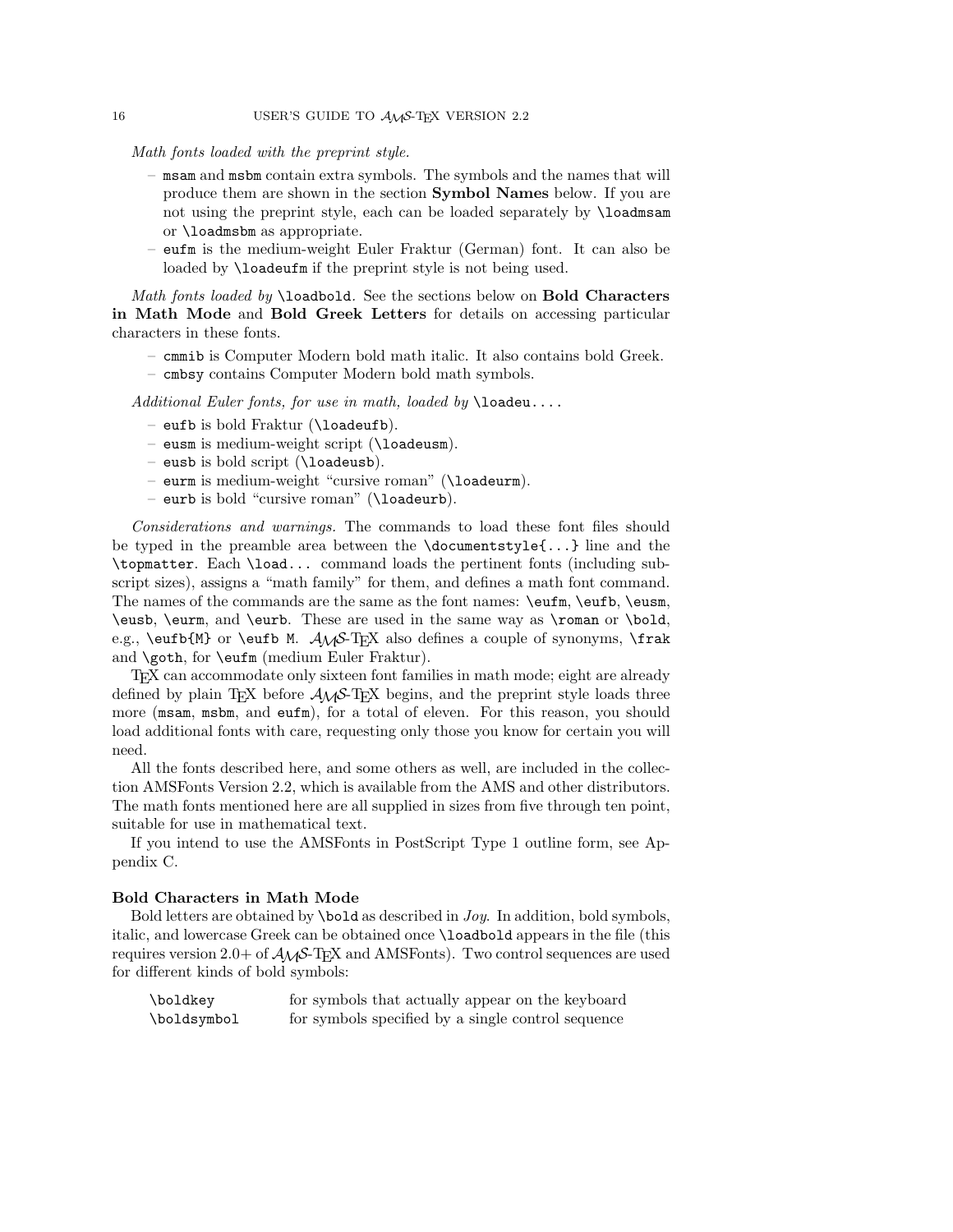For example,

## \$\bold x \boldsymbol\in \boldsymbol\varGamma\$

gives

**x** *∈ Γ*

[and \$\boldsymbol\lbrack a \boldsymbol\rbrack\$ gives **[**a**]**, if you need to use \lbrack and \rbrack instead of the [ and ] keys].

More precisely, \boldkey can be used in math formulas in the following combinations:

• With any of the symbols

 $+ - = \langle \rangle$  ()[] | / \* ., :; ! ?

to give

**+** *−* **=** *< >* **()[]** *| / ∗ . ,* **:; !?**

But \bold cannot be used to get bold versions of these symbols.  $\boldsymbol{\hat{s}}$ \bold+\$ will give only the ordinary  $+$ , etc.

The bold **+** and *−* will be binary operators, like the ordinary + and − symbols; the bold  $=$  will be a binary relation, like the ordinary  $=$ , etc.

• With letters:

|  | \$\boldkey a\$, , \$\boldkey z\$ | $a,\ldots,z$           |
|--|----------------------------------|------------------------|
|  | \$\boldkey A\$, , \$\boldkey Z\$ | $\bm{A},\ldots,\bm{Z}$ |

Notice that these are *bold math italic* letters, as opposed to the bold text letters  $\mathbf{a}, \ldots, \mathbf{z}, \mathbf{A}, \ldots, \mathbf{Z}$  that you get by using **\bold** in math mode.

• With numerals:

\$\boldkey 0\$, ..., \$\boldkey 9\$ **0**,..., **9**

However, these combinations simply give the same numerals that you get with  $\boldsymbol{\delta}, \ldots, \boldsymbol{\delta}$ 

The \boldsymbol construction can be used in any of the following combinations:

• With uppercase and lowercase Greek letters

\$\boldsymbol\Gamma\$, ..., \$\boldsymbol\Omega\$ **Γ**, ... , **Ω** \$\boldsymbol\varGamma\$, ..., \$\boldsymbol\varOmega\$ *Γ*, ... , *Ω* \$\boldsymbol\alpha\$, ..., \$\boldsymbol\omega\$ *α*, ... , *ω*

In versions of  $A_{\mathcal{M}}S$ -T<sub>E</sub>X earlier than 2.0, bold unslanted uppercase Greek letters **Γ**, ... , **Ω** were specified by \boldGamma, ... , \boldOmega; these control sequences have now disappeared.

- For convenience, \boldsymbol may also be followed by a letter (but not by a numeral or other character), giving the same result as \boldkey.
- You can also apply \boldsymbol to all the other standard symbols that are specified by single control sequences. For example, to get bold primes: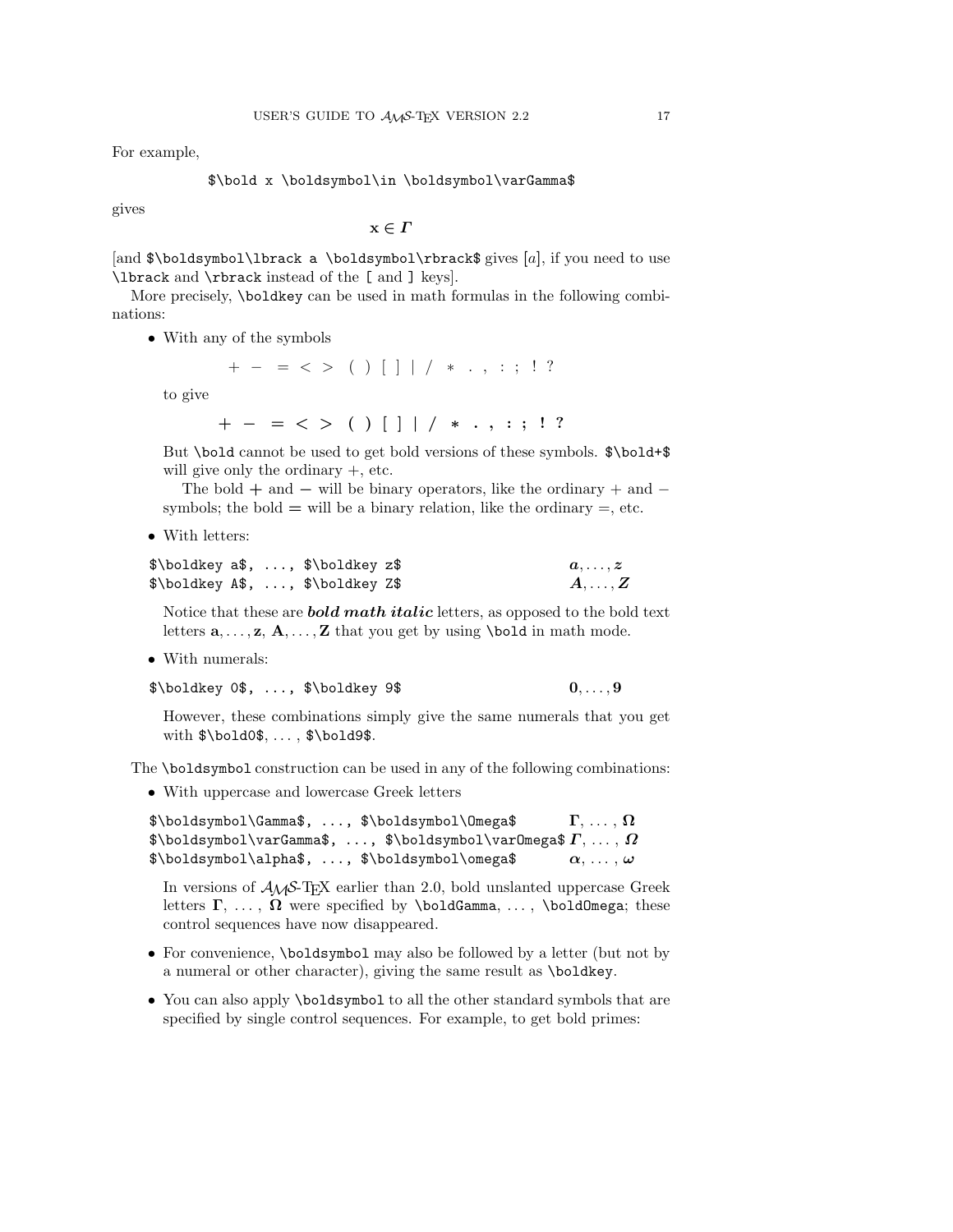```
$\boldsymbol\prime$ 0
$\boldsymbol A^{\boldsymbol\prime}$ A0
```
(But \boldsymbol', using the shorthand notation for \prime, won't work.)

• You can apply \boldsymbol to "delimiters", such as

| $\boldsymbol{\xi}$ \boldsymbol\{  \boldsymbol\}\$<br>$\{ \}$   |                              |  |  |  |  |
|----------------------------------------------------------------|------------------------------|--|--|--|--|
| \$\boldsymbol\langle  \boldsymbol\rangle\$                     | $\langle \dots \rangle$      |  |  |  |  |
| $  \$  , \boldkey , \ , \boldsymbol\ \$                        | $\vert, \vert, \vert, \vert$ |  |  |  |  |
| \$\vert, \boldsymbol\vert, \Vert, \boldsymbol\Vert\$  ,  ,   , |                              |  |  |  |  |

However, you can't use \boldsymbol after \left and \right. In particular, typing \left\boldsymbol| ... \right\boldsymbol| will produce only error messages.

• Certain symbols on the bold fonts can't be accessed at all via \boldkey or \boldsymbol: These include bold versions *A*, ... , *Z* of the "calligraphic letters"  $A, \ldots, Z$  that you type as  $\text{Cal } A, \ldots, \text{Cal } Z$ , and bold versions  $\mathbf{o}, \ldots, \mathbf{q}$  of the oldstyle numbers  $o, \ldots, g$  that you get with **\oldnos**. If you really need to have these symbols, you will have to enlist the aid of a T<sub>E</sub>Xnician, or use \pmb.

#### **Fraktur Font**

The German Fraktur font, which is designed for use only in math mode, can be made available by typing \loadeufm in the preamble area of your paper. If you are using the preprint style, medium-weight Fraktur is loaded automatically. To produce a Fraktur letter, type

| \$\frak g\$                     |  |                                      |
|---------------------------------|--|--------------------------------------|
| \$\frak A\$, \dots, \$\frak Z\$ |  | $\mathfrak{A}, \ldots, \mathfrak{Z}$ |

#### **Blackboard Bold**

 $A_{\mathcal{M}}S$ -T<sub>E</sub>X has a "blackboard bold" font, \Bbb. Like \Cal, it will work only in math mode, and only when applied to uppercase letters. This alphabet is part of the msbm font, and can be made available by typing \loadmsbm at the top of your file. (It is loaded automatically with the preprint style.)

 $\Bbb B\$  A,  $\Bbb C$ ,  $\Bbb B$ , etc.  $\A, \C, \R$ , etc.

#### **Poor Man's Bold**

 $A_{\mathcal{M}}S$ -T<sub>E</sub>X now has boldface versions of most math symbols. However, if you need only one or two bold symbols and have run out of TEX capacity for new fonts or font families, you can always get a poor man's bold version of bold with \pmb, as described in Joy.

## **Bold Greek Letters**

Bold Greek letters, both lowercase and uppercase, can be obtained by using the \boldsymbol construction, as described in **Bold Characters in Math Mode**. The upright uppercase bold Greek letters are part of the ordinary bold font and therefore extra font loading commands do not need to be used in order to get them. However, the lowercase and slanted uppercase bold Greek letters are not loaded automatically, so you must specify \loadbold before using them.

$$
^{18}
$$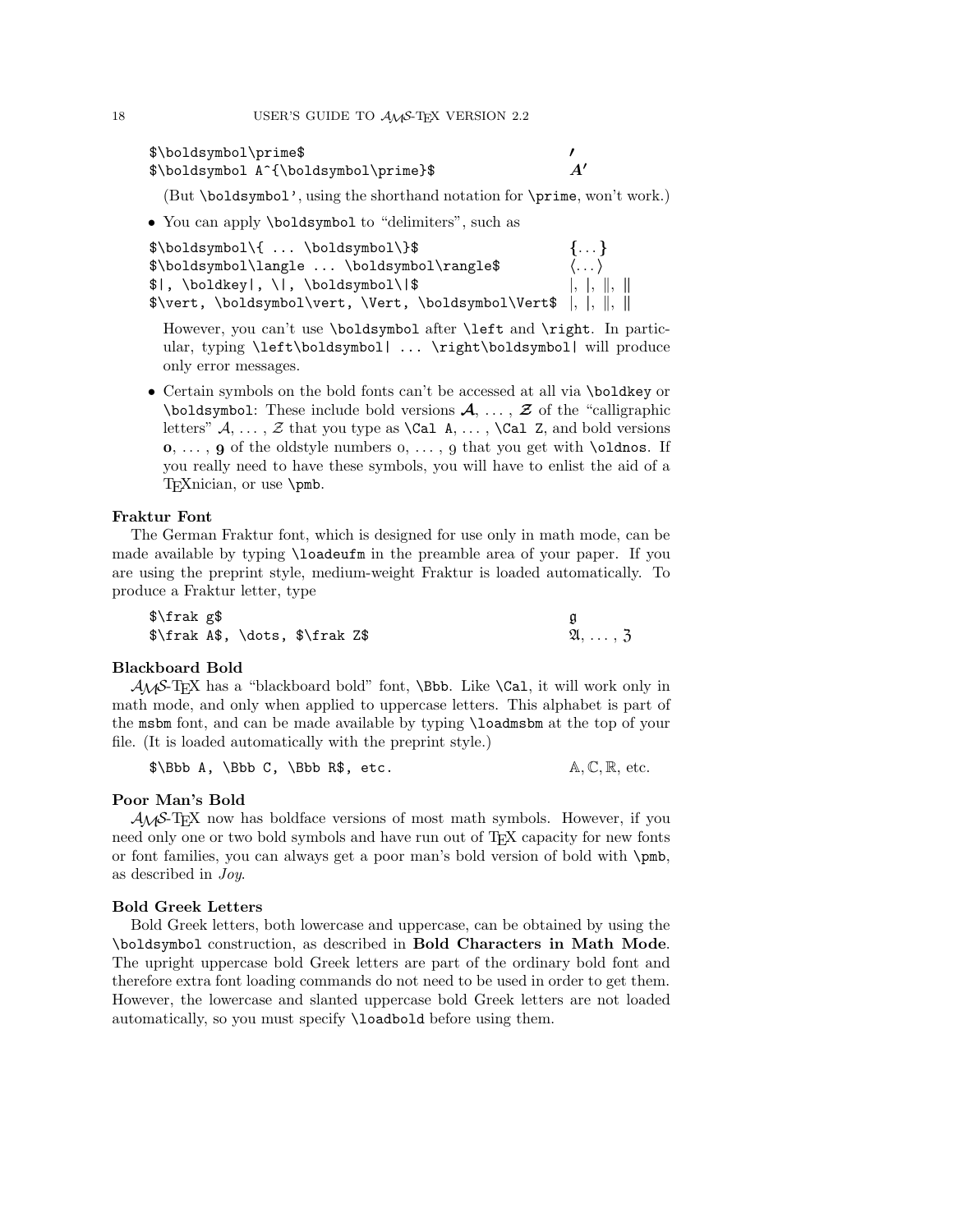## 5. Symbol Names

The symbols in the msam and msbm fonts have been assigned "standard" control sequence names as shown below. All the symbol names are loaded automatically by the preprint style; if you are not using the preprint style, the command \UseAMSsymbols will have the same effect. This will add about 200 new control sequences to T<sub>E</sub>X's internal table. If you are short on space, or need only a few of the symbols, you can use a different approach to access just the ones you need. See the section **The** \newsymbol **command** below.

#### **Special Symbols and Blackboard Bold Letters**

Certain symbols from the msam family can be specified by control sequences that will be defined as soon as the command **\loadmsam** has appeared in the file.

First there are four symbols that are normally used outside of math mode:

| √ \checkmark          | ® \circledR |
|-----------------------|-------------|
| $\mathbf{H}$ \maltese |             |

These symbols, like  $\P$ ,  $\S$ ,  $\dagger$ , and  $\dagger$ , can also be used in math mode, and will change sizes correctly in subscripts and superscripts.

Next are four symbols that are "delimiters" (although there are no larger versions obtainable with \left and \right), so they must be used in math mode:

| $\ulcorner$ \ulcorner | <b><i>Nurcorner</i></b> |
|-----------------------|-------------------------|
| . \llcorner           | \lrcorner               |

Finally, two dashed arrows are constructed from symbols in this family. Note that one of them has two names; it can be accessed by either one:

```
99K \dashrightarrow, \dasharrow L99 \dashleftarrow
```
The Blackboard Bold letters  $\mathbb{A}, \ldots, \mathbb{Z}$  appear in the msbm family. Once **\loadmsbm** has appeared in the file, they can be typed (in math mode) as  $\Bbb{S}$ bb A, ...,  $\Bbb{S}$ bb Z.

The msbm family also contains wider versions of the \widehat and \widetilde as shown above in **Mathematical Constructions**.

#### **The** \newsymbol **Command**

All other symbols of the msam and msbm fonts must be named by control sequences so that they can be used (in math mode only) when the fonts are loaded. This can be done all at once by typing the instruction \UseAMSsymbols, which will load in the file amssym.tex. This instruction is included in the preprint style, so the names are assigned automatically, which requires over 200 control sequences.

If you are very short on space for control sequence names, and need only a few of these symbols, you can omit \UseAMSsymbols. Instead, assign only the names you will need by using a new  $A\mathcal{M}S$ -TEX control sequence **\newsymbol** to create a control sequence that will properly produce this symbol. The control sequence can be either the "standard" name, as listed below, or one of your own choosing.

The list of symbols below shows for each symbol the symbol itself, a fourcharacter "ID", and the "standard" name of the symbol. (The first character of the ID identifies the font family in which a symbol resides. Symbols from the msam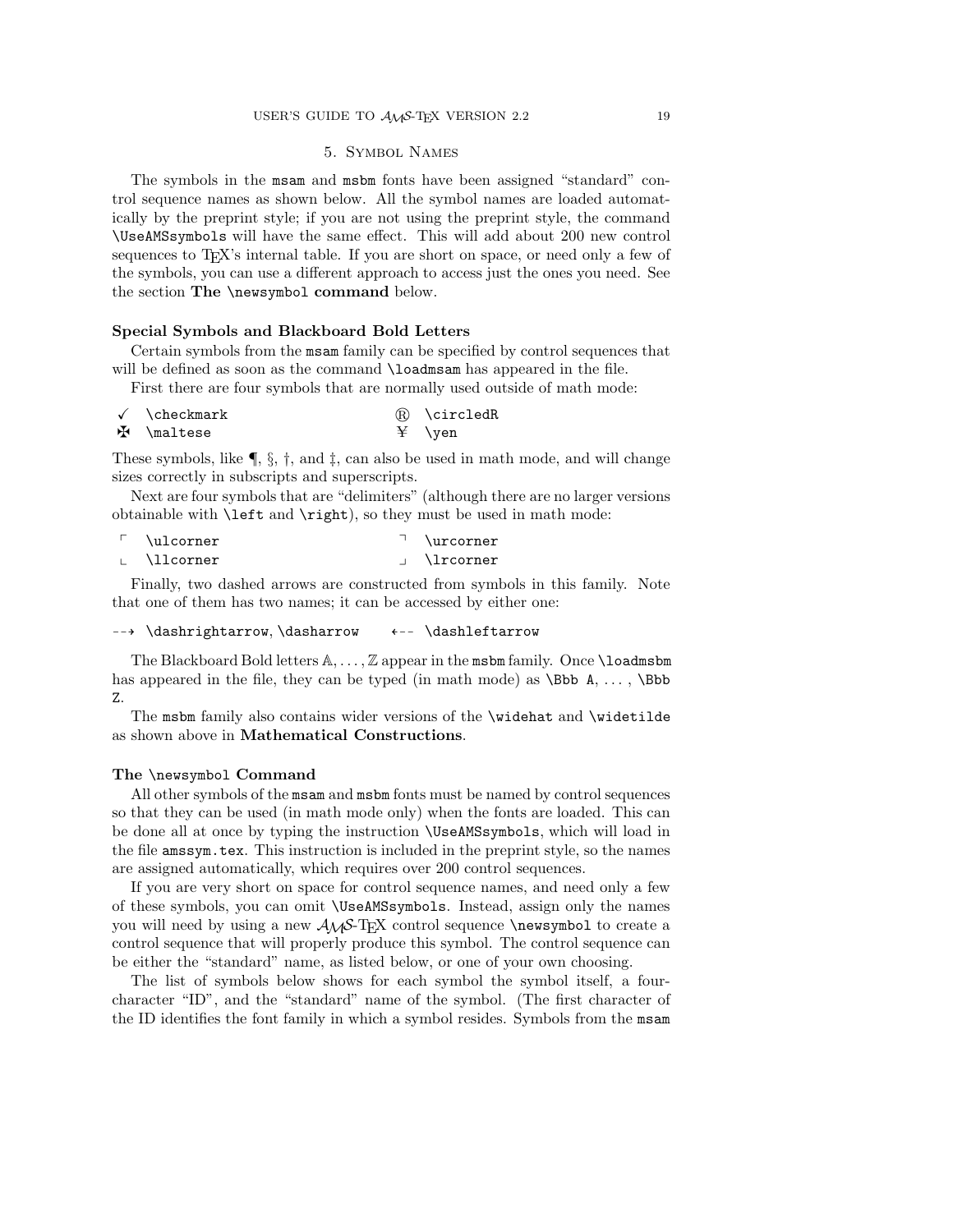family have 1 as the first character; symbols from the msbm family have 2 as the first character.) For example, the symbol  $\nleq$  appears as

 $\nleq$  230A \nleqslant

To produce a control sequence with this name, the instruction

\newsymbol\nleqslant 230A

appears in the file amssym.tex. This same instruction can be typed by a user who is not using the preprint style and has chosen not to load all the symbol names by \UseAMSsymbols. Thereafter, the control sequence \nleqslant will produce the symbol  $\nleq$  (in math mode), and will act properly as a "binary relation".

A few symbols in these fonts replace symbols defined in plain.tex by combinations of symbols available in the Computer Modern fonts. These are  $\angle$ angle (∠) and  $\hbox{\tt \hbar}$  from the group "Miscellaneous symbols", and  $\hbox{\tt rightleft}$  harpoons  $(\rightleftharpoons)$ from the group "Arrows" below (and Joy, Appendix F). The new symbols will change sizes correctly in subscripts and superscripts, provided that you are using appropriate redefinitions. In order to use \newsymbol to replace an existing definition, the name must first be "undefined". Here are the lines you must put in your file if you are not using the preprint style or \UseAMSsymbols (which perform the redefinition automatically):

```
\undefine\angle
\newsymbol\angle 105C
\undefine\hbar
\newsymbol\hbar 207E
\undefine\rightleftharpoons
\newsymbol\rightleftharpoons 130A
```
These symbols are flagged in the tables below with a "(U)" as a reminder that they must be undefined.

Note in the tables that some symbols are shown with two names. In such cases, either one can be used to access the symbol.

# • **Lowercase Greek letters**

| E        | 207A \digamma           |   | $\chi$ 207B \varkappa   |
|----------|-------------------------|---|-------------------------|
|          | • Hebrew letters        |   |                         |
|          | 2069 \beth              |   | $206A \$                |
|          | 206B \daleth            |   |                         |
|          | • Miscellaneous symbols |   |                         |
| ħ.       | 207E \hbar $(U)$        | ١ | 1038 \backprime         |
| ħ.       | 207D \hslash            | Ø | 203F \varnothing        |
| Δ        | 134D \vartriangle       |   | 104E \blacktriangle     |
| $\nabla$ | 104F \triangledown      | ▼ | 1048 \blacktriangledown |
| Ш        | $1003$ \square          |   | 1004 \blacksquare       |
| ♦        | 1006 \lozenge           |   | 1007 \blacklozenge      |
| S)       | 1073 \circledS          | * | 1046 \bigstar           |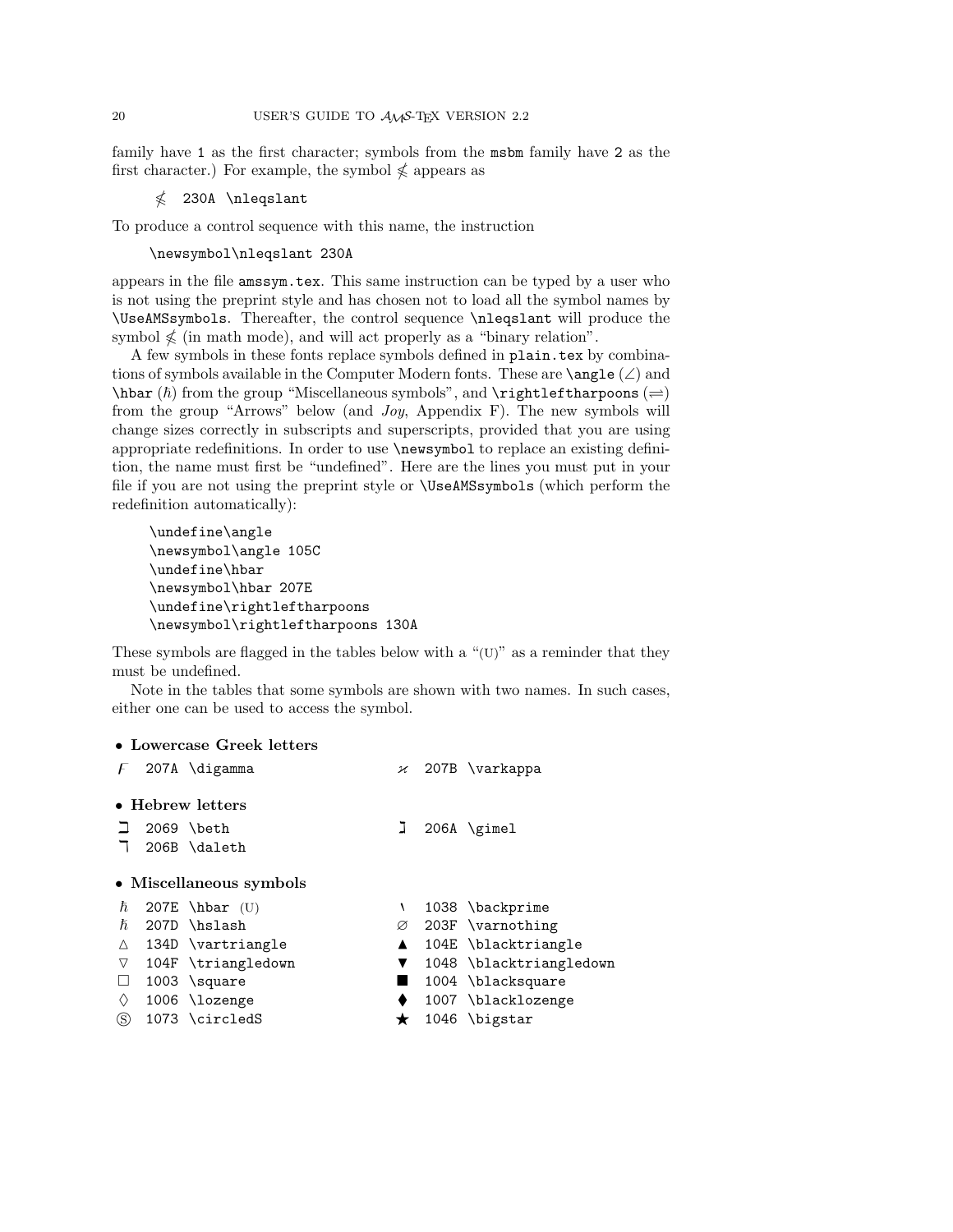| $\angle$                                                             |           | 105 $C \langle U \rangle$                                                                                                            | ◁                               | 105E \sphericalangle           |
|----------------------------------------------------------------------|-----------|--------------------------------------------------------------------------------------------------------------------------------------|---------------------------------|--------------------------------|
| $\measuredangle$                                                     |           | 105D \measuredangle                                                                                                                  |                                 |                                |
| $\sharp$                                                             |           | 2040 \nexists                                                                                                                        | C                               | 107B \complement               |
| U                                                                    | 2066 \mho |                                                                                                                                      | $\eth$                          | 2067 \eth                      |
| $\mathsf F$                                                          |           | 2060 \Finv                                                                                                                           |                                 | 201E \diagup                   |
| G                                                                    |           | $2061$ \Game                                                                                                                         |                                 | 201F \diagdown                 |
| k                                                                    |           | 207C \Bbbk                                                                                                                           |                                 |                                |
|                                                                      |           | • Binary operators                                                                                                                   |                                 |                                |
| $+$                                                                  |           | 1275 \dotplus                                                                                                                        | K                               | 226E \ltimes                   |
| $\overline{\phantom{0}}$                                             |           | 2272 \smallsetminus                                                                                                                  | $\times$                        | 226F \rtimes                   |
| ⋒                                                                    |           | 1265 \Cap, \doublecap                                                                                                                | $\lambda$                       | 1268 \leftthreetimes           |
| U                                                                    |           | 1264 \Cup, \doublecup                                                                                                                |                                 | $\angle$ 1269 \rightthreetimes |
| $\overline{\wedge}$                                                  |           | 125A \barwedge                                                                                                                       | 人                               | 1266 \curlywedge               |
|                                                                      |           | 1259 \veebar                                                                                                                         | Υ                               | 1267 \curlyvee                 |
| $\frac{\vee}{\overline{\wedge}}$                                     |           | 125B \doublebarwedge                                                                                                                 |                                 |                                |
|                                                                      |           | $\Box$ 120C \boxminus                                                                                                                | Θ                               | 127F \circleddash              |
|                                                                      |           | $\boxtimes$ 1202 \boxtimes                                                                                                           | $^{\circledast}$                | 127E \circledast               |
|                                                                      |           | $\boxed{\cdot}$ 1200 \boxdot                                                                                                         | $\circledcirc$                  | 127D \circledcirc              |
| $\boxplus$                                                           |           | 1201 \boxplus                                                                                                                        | a.                              | 1205 \centerdot                |
| ⋇                                                                    |           | 223E \divideontimes                                                                                                                  | T                               | 127C \intercal                 |
|                                                                      |           |                                                                                                                                      |                                 |                                |
|                                                                      |           | • Binary relations                                                                                                                   |                                 |                                |
|                                                                      |           | $\leq$ 1335 \leqq                                                                                                                    | >= >> >> >><br>2                | 133D \geqq                     |
|                                                                      |           |                                                                                                                                      |                                 | 133E \geqslant                 |
|                                                                      |           | 1330 \eqslantless                                                                                                                    |                                 | 1331 \eqslantgtr               |
|                                                                      |           |                                                                                                                                      |                                 | 1326 \gtrsim                   |
|                                                                      |           | 132F \lessapprox                                                                                                                     |                                 | 1327 \gtrapprox                |
|                                                                      |           | $\approx$ 1336 \leqslant<br>$\le$ 1330 \eqslantle<br>$\le$ 132E \lesssim<br>$\approx$ 132F \lessapproxeq<br>$\approx$ 2375 \approxeq |                                 |                                |
| $\leq$                                                               |           | 236C \lessdot                                                                                                                        | $\geqslant$                     | 236D \gtrdot                   |
|                                                                      |           | 136E \111, \111ess                                                                                                                   |                                 | 136F \ggg, \gggtr              |
|                                                                      |           | 1337 \lessgtr                                                                                                                        |                                 | 133F \gtrless                  |
|                                                                      |           | 1351 \lesseqgtr                                                                                                                      |                                 | 1352 \gtreqless                |
|                                                                      |           | 1353 \lesseqqgtr                                                                                                                     | <b>A</b><br>W<br>NINVINVIN<br>A | 1354 \gtreqqless               |
| ■ H->II->II->II->II-                                                 |           | 132B \doteqdot, \Doteq                                                                                                               |                                 | 1350 \eqcirc                   |
|                                                                      |           | 133A \risingdotseq                                                                                                                   | $\stackrel{\circ}{=}$           | 1324 \circeq                   |
| $\equiv$                                                             |           | 133B \fallingdotseq                                                                                                                  | $\triangleq$                    | 132C \triangleq                |
| $\backsim$                                                           |           | 1376 \backsim                                                                                                                        | $\sim$                          | 2373 \thicksim                 |
| $\leq$                                                               |           | 1377 \backsimeq                                                                                                                      | $\approx$                       | 2374 \thickapprox              |
| $\subseteqq$                                                         |           | 136A \subseteqq                                                                                                                      | $\supseteq$                     | 136B \supseteqq                |
| $\in$                                                                |           | 1362 \Subset                                                                                                                         | ⋑                               | 1363 \Supset                   |
| $\Box$                                                               |           | 1340 \sqsubset                                                                                                                       | $\Box$                          | 1341 \sqsupset                 |
|                                                                      |           | 1334 \preccurlyeq                                                                                                                    | $\succcurlyeq$                  | 133C \succcurlyeq              |
|                                                                      |           | 1332 \curlyeqprec                                                                                                                    | $\Join$                         | 1333 \curlyeqsucc              |
| $\mathcal{U}\mathcal{U}\mathcal{V}\mathcal{V}\mathcal{R}\mathcal{V}$ |           | 132D \precsim                                                                                                                        | $\lambda \lambda \lambda$       | 1325 \succsim                  |
|                                                                      |           | 2377 \precapprox                                                                                                                     |                                 | 2376 \succapprox               |
| $\triangleleft$                                                      |           | 1343 \vartriangleleft                                                                                                                | $\triangleright$                | 1342 \vartriangleright         |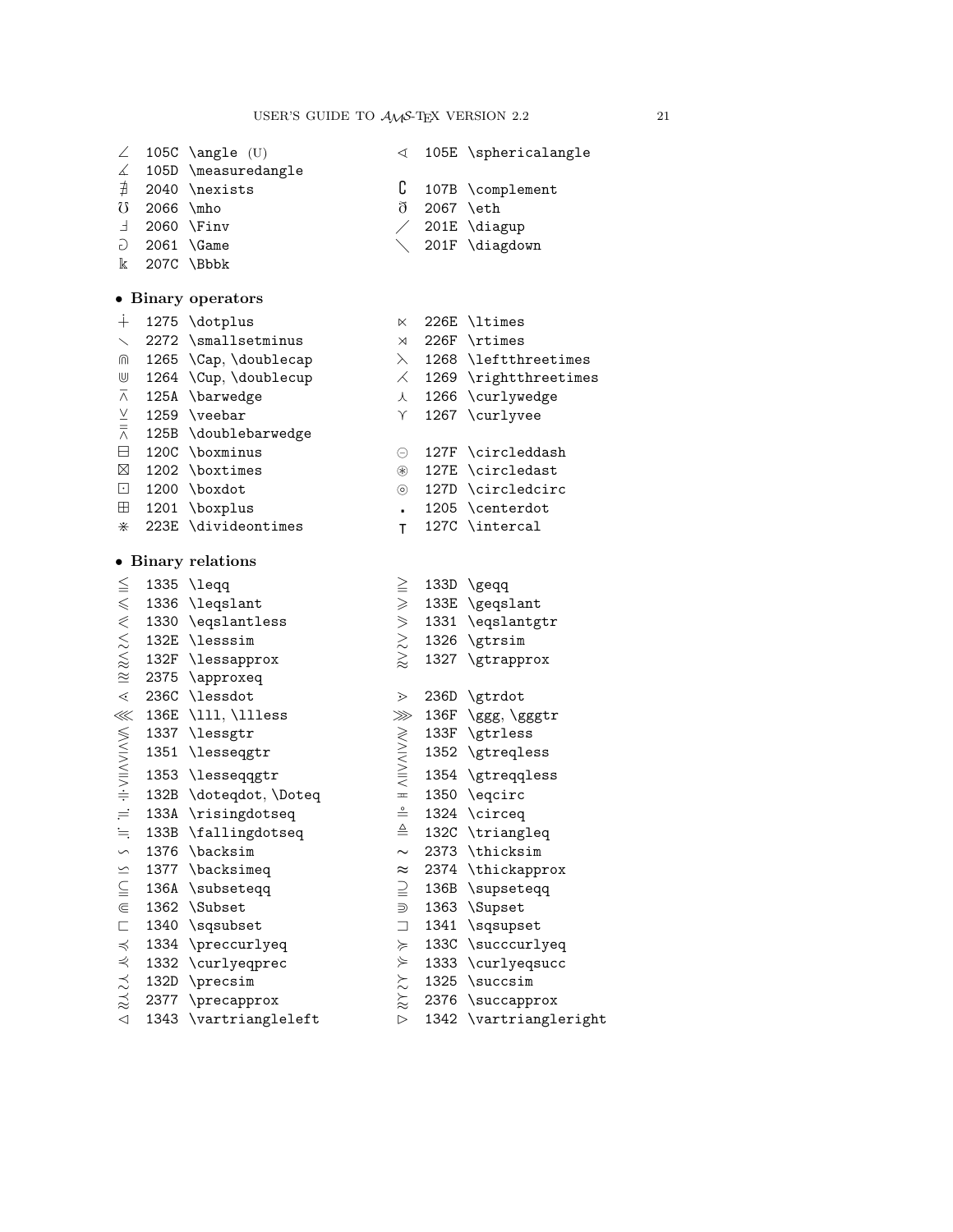| $\triangleq$                |                  | 1345 \trianglelefteq    | $\geq$                |      | 1344 \trianglerighteq    |
|-----------------------------|------------------|-------------------------|-----------------------|------|--------------------------|
| $\models$                   | 130F             | \vDash                  | $\mathrel{\Vdash}$    |      | 130D \Vdash              |
| $\parallel\parallel$        |                  | 130E \Vvdash            |                       |      |                          |
| $\smile$                    |                  | 1360 \smallsmile        | $\mathsf{I}$          |      | 2370 \shortmid           |
| $\smallfrown$               |                  | 1361 \smallfrown        | $\mid \; \mid$        |      | 2371 \shortparallel      |
| ≏                           |                  | 136C \bumpeq            | Ŏ                     |      | 1347 \between            |
| ≎                           |                  | 136D \Bumpeq            | ψ                     |      | 1374 \pitchfork          |
| $\propto$                   |                  | 135F \varpropto         | Э                     |      | 237F \backepsilon        |
| ◀                           |                  | 134A \blacktriangleleft | $\blacktriangleright$ |      | 1349 \blacktriangleright |
| $\mathcal{L}_{\mathcal{A}}$ |                  | 1329 \therefore         | $\cdot$ .             |      | 132A \because            |
|                             |                  | • Negated relations     |                       |      |                          |
| ≮                           |                  | 2304 \nless             | ≯                     | 2305 | \ngtr                    |
|                             |                  | 2302 \nleq              |                       |      | 2303 \ngeq               |
|                             |                  | 230A \nleqslant         |                       |      | 230B \ngeqslant          |
|                             |                  | 2314 \nleqq             |                       |      | 2315 \ngeqq              |
|                             |                  | 230C \lneq              |                       |      | 230D \gneq               |
|                             |                  | 2308 \lneqq             |                       |      | 2309 \gneqq              |
|                             |                  | 2300 \lvertneqq         |                       |      | 2301 \gvertneqq          |
|                             |                  | $2312$ \lnsim           |                       |      | 2313 \gnsim              |
|                             |                  | 231A \lnapprox          |                       |      | 231B \gnapprox           |
| <b>WWW WANNYWAW WWW WWW</b> |                  | 2306 \nprec             |                       |      | 2307 \nsucc              |
|                             |                  | 230E \npreceq           |                       |      | 230F \nsucceq            |
|                             |                  | 2316 \precneqq          |                       |      | 2317 \succneqq           |
|                             |                  | 2310 \precnsim          |                       |      | 2311 \succnsim           |
|                             |                  | 2318 \precnapprox       |                       |      | 2319 \succnapprox        |
| $\nsim$                     |                  | 231C \nsim              |                       |      | 231D \ncong              |
| $\pmb{\mathcal{X}}$         |                  | 232E \nshortmid         | H                     |      | 232F \nshortparallel     |
| $\ddagger$                  |                  | 232D \nmid              | $\frac{1}{2}$         |      | 232C \nparallel          |
| ⊬                           |                  | 2330 \nvdash            | ⊭                     |      | 2332 \nvDash             |
| ⊮                           |                  | 2331 \nVdash            | ⊯                     |      | 2333 \nVDash             |
| ⋪                           |                  | 2336 \ntriangleleft     | $\not\triangleright$  |      | 2337 \ntriangleright     |
|                             |                  | 2335 \ntrianglelefteq   |                       |      | 2334 \ntrianglerighteq   |
| 全全に                         |                  | 232A \nsubseteq         | ANNAIN                |      | 232B \nsupseteq          |
|                             |                  | 2322 \nsubseteqq        |                       |      | 2323 \nsupseteqq         |
|                             |                  | 2328 \subsetneq         |                       |      | 2329 \supsetneq          |
| $\subsetneq$                |                  | 2320 \varsubsetneq      |                       | 2321 | \varsupsetneq            |
|                             |                  | 2324 \subsetneqq        |                       |      | 2325 \supsetneqq         |
| <b>CHANGE</b>               |                  | 2326 \varsubsetneqq     |                       |      | 2327 \varsupsetneqq      |
|                             | $\bullet$ Arrows |                         |                       |      |                          |
| ⇇                           |                  | 1312 \leftleftarrows    |                       |      | 1313 \rightrightarrows   |
| $\implies$                  |                  | 131C \leftrightarrows   | $\rightleftarrows$    |      | 131D \rightleftarrows    |
| $\Leftarrow$                |                  | 1357 \Lleftarrow        | $\Rightarrow$         |      | 1356 \Rrightarrow        |

- $\leftarrow$  1311 \twoheadleftarrow  $\rightarrow$  1310 \twoheadrightarrow
- $\leftarrow \hspace{2mm} \begin{minipage}[c]{0.9cm}{\begin{tabular}[c]{c} \hline \quad \quad & \quad \quad & \quad \quad & \quad \quad \\ \hline \quad \quad & \quad \quad & \quad \quad & \quad \quad \\ \hline \quad \quad & \quad \quad & \quad \quad & \quad \quad \\ \hline \quad \quad & \quad \quad & \quad \quad & \quad \quad \\ \hline \quad \quad & \quad \quad & \quad \quad & \quad \quad \\ \hline \quad \quad & \quad \quad & \quad \quad & \quad \quad \\ \hline \quad \quad & \quad \quad & \quad \quad & \quad \quad \\ \hline \quad \quad & \quad \quad & \quad \quad & \quad \quad \\ \h$ 
	-

 $\leftrightarrow$  1322 \looparrowleft  $\leftrightarrow$  1323 \looparrowright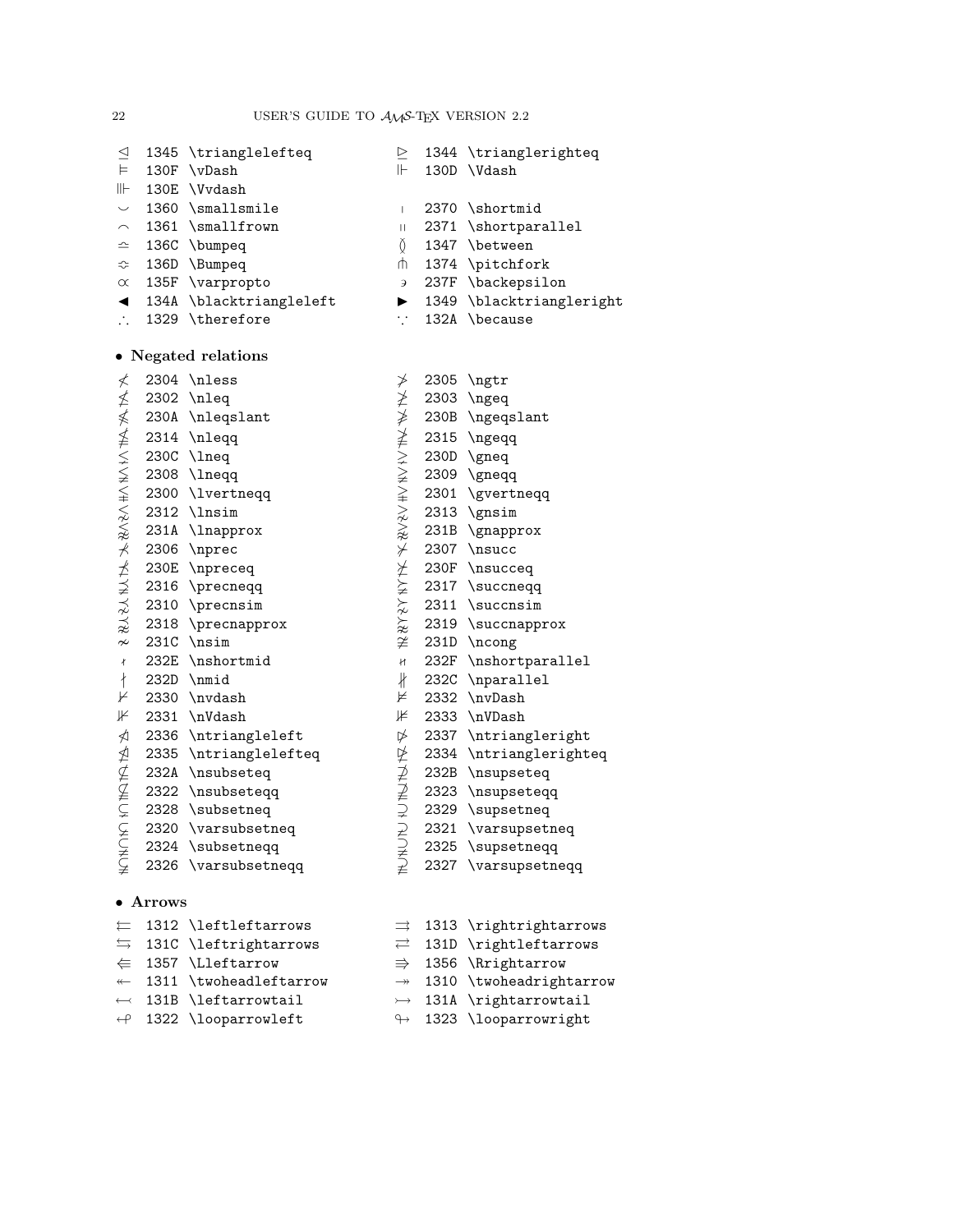| $\leftrightharpoons$         | 130B \leftrightharpoons   |                    |      | $\rightleftharpoons$ 130A \rightleftharpoons (U) |  |
|------------------------------|---------------------------|--------------------|------|--------------------------------------------------|--|
| $\curvearrowleft$            | 2378 \curvearrowleft      |                    |      | $\sim$ 2379 \curvearrowright                     |  |
| $\circ$                      | 1309 \circlearrowleft     | $\binom{1}{2}$     |      | 1308 \circlearrowright                           |  |
| ↰                            | 131E \Lsh                 | ↱                  |      | 131F \Rsh                                        |  |
| m                            | 1314 \upuparrows          |                    |      | 1315 \downdownarrows                             |  |
|                              | 1318 \upharpoonleft       |                    |      | 1316 \upharpoonright,                            |  |
|                              | 1319 \downharpoonleft     |                    |      | \restriction                                     |  |
| $\multimap$                  | 1328 \multimap            |                    |      | 1317 \downharpoonright                           |  |
| $\leftrightarrow\rightarrow$ | 1321 \leftrightsquigarrow | $\rightsquigarrow$ |      | 1320 \rightsquigarrow                            |  |
|                              | • Negated arrows          |                    |      |                                                  |  |
| $\leftrightarrow$            | 2338 \nleftarrow          | $\leftrightarrow$  |      | 2339 \nrightarrow                                |  |
| $\neq$                       | 233A \nLeftarrow          | $\nRightarrow$     | 233B | \nRightarrow                                     |  |
| $\leftrightarrow$            | 233D \nleftrightarrow     | $\Leftrightarrow$  |      | 233C \nLeftrightarrow                            |  |

6. Other Things You Ought to Know

## **Errata to** The Joy of TEX **prior to** AMS**-TEX 2.0**

The file joyerr.tex contains the full list of errata for the first edition of The Joy of TEX, for versions of  $A\mathcal{M}S$ -TEX earlier than version 2.0; joyerr2.tex contains the errata for the second edition. A user who desires a typeset copy of this file may run it through TEX and print out the .dvi file. This will require Version 2.0+ of  $\mathcal{A}_{\mathcal{M}}$ S-T<sub>E</sub>X and amsppt.sty, and also AMSFonts Version 2.0+ (users of AMSFonts Version 2.0 are strongly encouraged to upgrade to Version 2.2).

# **Acknowledging the Use of** AMS**-TEX**

The following are suggested as appropriate statements of acknowledgment that  $A_{\mathcal{M}}S$ -T<sub>E</sub>X has been used to format a document for publication. It is not required that such an acknowledgment be made.

A single paper may include the following at the bottom of the first page:

Typeset by  $\mathcal{A}_{\mathcal{M}}\mathcal{S}\text{-}\mathrm{T}_{\mathrm{E}}\mathrm{X}$ 

(This notation is provided automatically by the  $A_{\mathcal{M}}\mathcal{S}\text{-}\mathrm{Tr}X$  preprint style. It can be suppressed by the command \nologo in the preamble.)

If an entire journal or book is prepared with  $A\mathcal{M}S$ -TEX, the following statement can be placed on its copyright page:

This [journal/book] was typeset by  $A\mathcal{M}S$ -TEX, the TEX macro system of the American Mathematical Society.

If only selected papers in a journal or book are set with  $A_{\mathcal{M}}S$ -TEX, these papers may be identified as shown above, and the following may be placed on the copyright page:

AMS-TEX is the TEX macro system of the American Mathematical Society.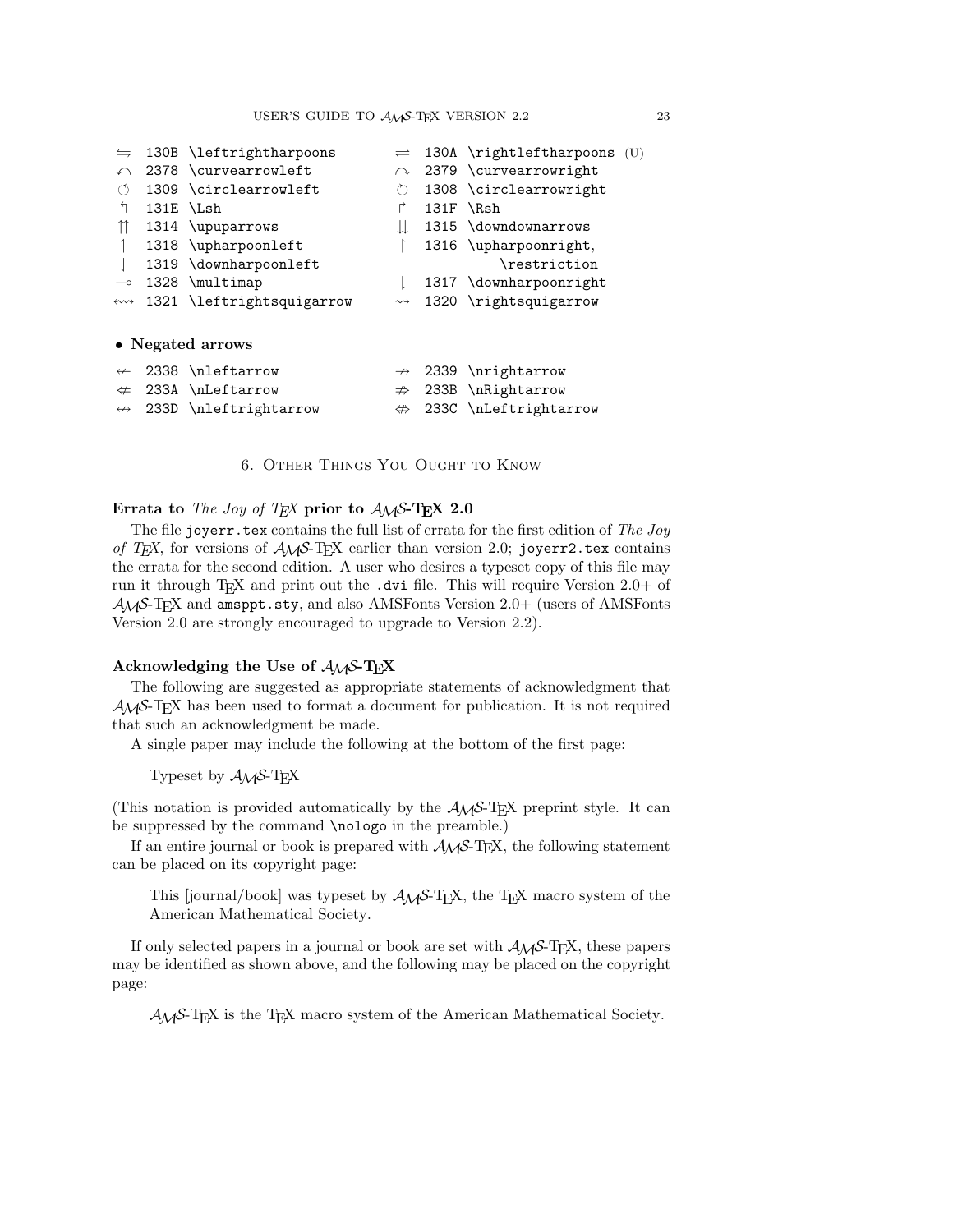## 7. GETTING HELP

If you should find any bugs in the macros or documentation, send a Problem Report to:

Technical Support American Mathematical Society P. O. Box 6248 Providence, RI 02940 Phone: 800-321-4AMS (4267) or 401-455-4080 E-mail: tech-support@ams.org

A Problem Report should contain the following information:

- (1) version and date of amstex.tex and of amsppt.sty with which the problem occurred;
- (2) a detailed description of the problem;
- (3) a brief input file which includes the input code for one or more examples that illustrate the problem;
- (4) a log file of the TEX session for the input file showing the problem.

## **REFERENCES**

Knuth, Donald E. The TEXbook. Reading: Addison Wesley, 1986.

- Spivak, Michael D. The Joy of T<sub>E</sub>X, 2nd (revised) edition, American Mathematical Society, Providence, 1990.
- Instructions for Preparation of Papers and Monographs: AMS-TEX, version 2.2, American Mathematical Society, Providence, 2001.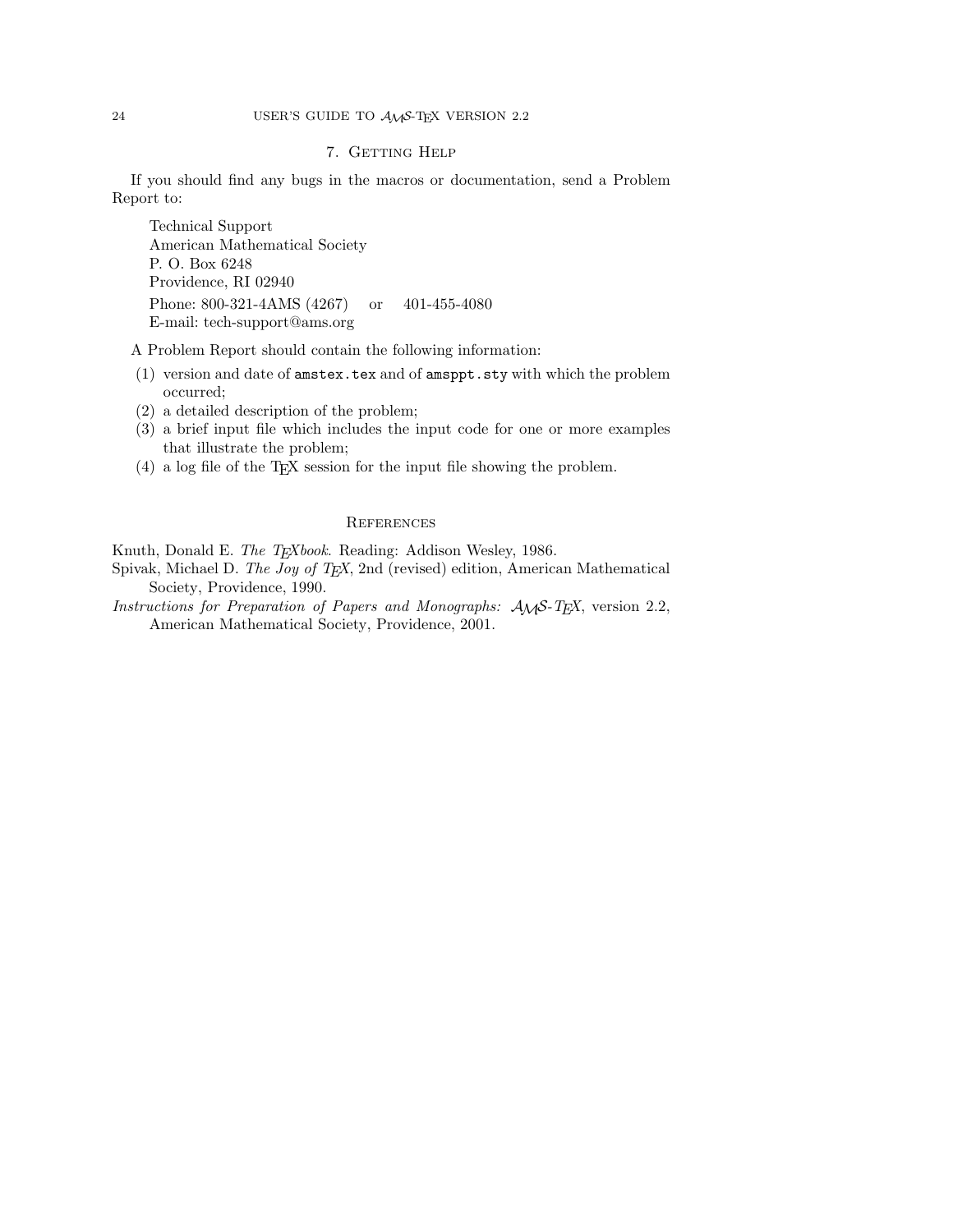Appendix A. Sample Bibliography Input and Output

```
\Refs
\ref\key 4 % assuming \refstyle{C}
\by V. I. Arnol$'$d, A. N. Varchenko,
and S. M. Guse\u\i n-Zade
\book Singularities of differentiable maps.~\rom I
\publ ''Nauka'' \publaddr Moscow \yr 1982
\lang Russian
\endref
\ref\key 5\bysame
\book Singularities of differentiable maps. ~\rom{II}
\publ ''Nauka'' \publaddr Moscow \yr 1984
\lang Russian
\endref
\ref\key 6
\by O. A. Ladyzhenskaya
\book Mathematical problems in the dynamics
of a viscous incompressible fluid
\bookinfo 2nd rev. aug. ed.
\publ ''Nauka'' \publaddr Moscow \yr 1970
\lang Russian
\transl English transl. of 1st ed.
\book The mathematical theory of viscous
incompressible flow
\publ Gordon and Breach \publaddr New York
\yr 1963; rev. 1969
\endref
```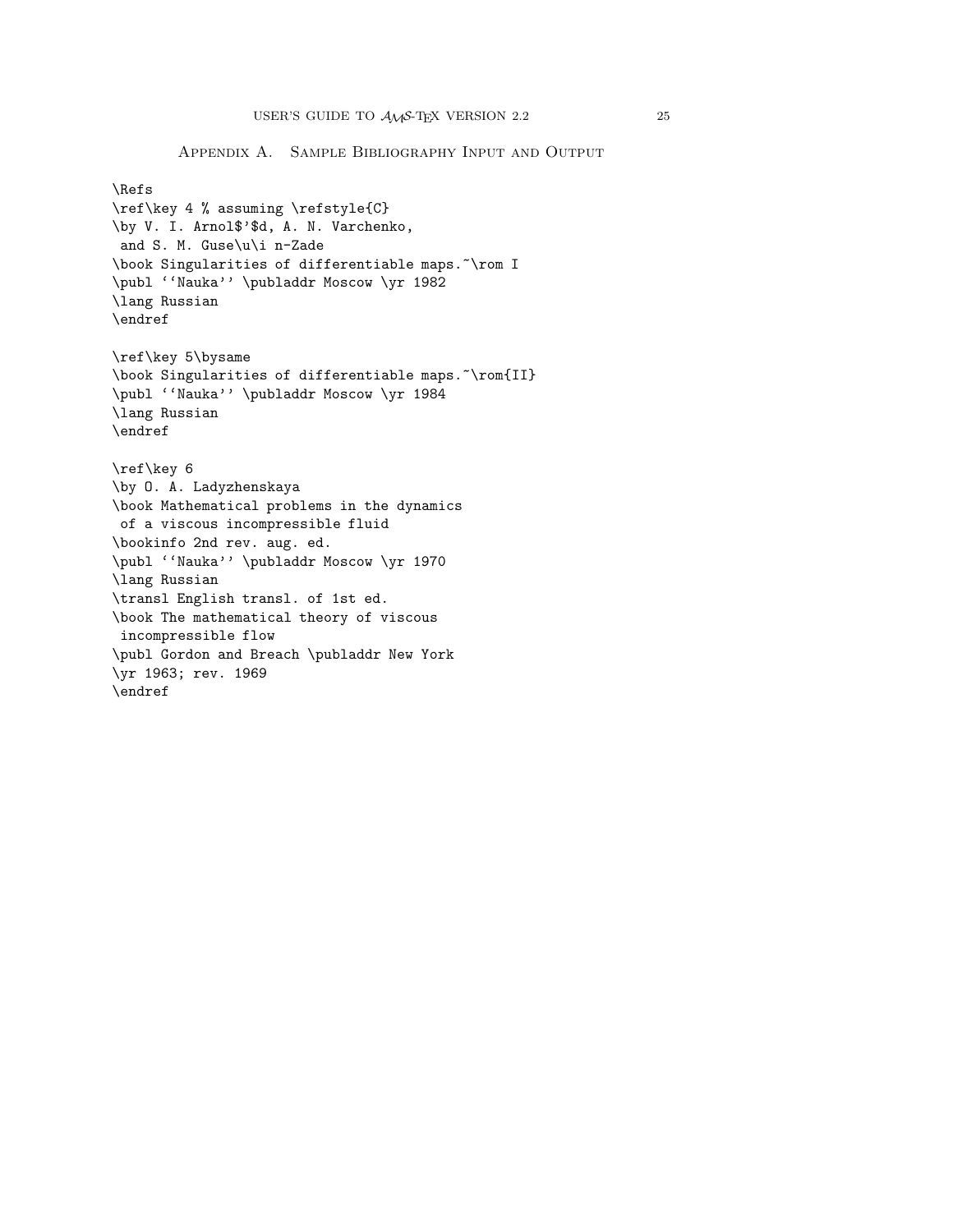```
\ref\key 7
\by P. D. Lax and C. D. Levermore
\paper The small dispersion limit for the
KdV equation. Vrom I
\jour Comm. Pure Appl. Math. \vol 36 \yr 1983
\pages 253--290 \finalinfo (overview)
\moreref\paper \rom{II}
\jour Comm. Pure Appl. Math.
\vol 36 \yr 1983 \pages 571--594
\moreref\paper \rom{III}
\jour Comm. Pure Appl. Math.
\vol 36 \yr 1983 \pages 809--829 \endref
\ref\key 10 \by S. Osher
\paper Shock capturing algorithms for equations of
mixed type
\inbook Numerical Methods for Partial Differential
Equations \eds S. I. Hariharan and T. H. Moulton
\publ Longman \publaddr New York \yr 1986
\pages 305--322
\endref
\ref\key 17 \by G. S. Petrov
\paper Elliptic integrals and their nonoscillatory
behavior
\jour Funktsional. Anal. i Prilozhen.
\vol 20 \yr 1986 \pages 46--49
\transl\nofrills English transl. in
\jour Functional Anal. Appl. \vol 20\yr 1986
\endref
```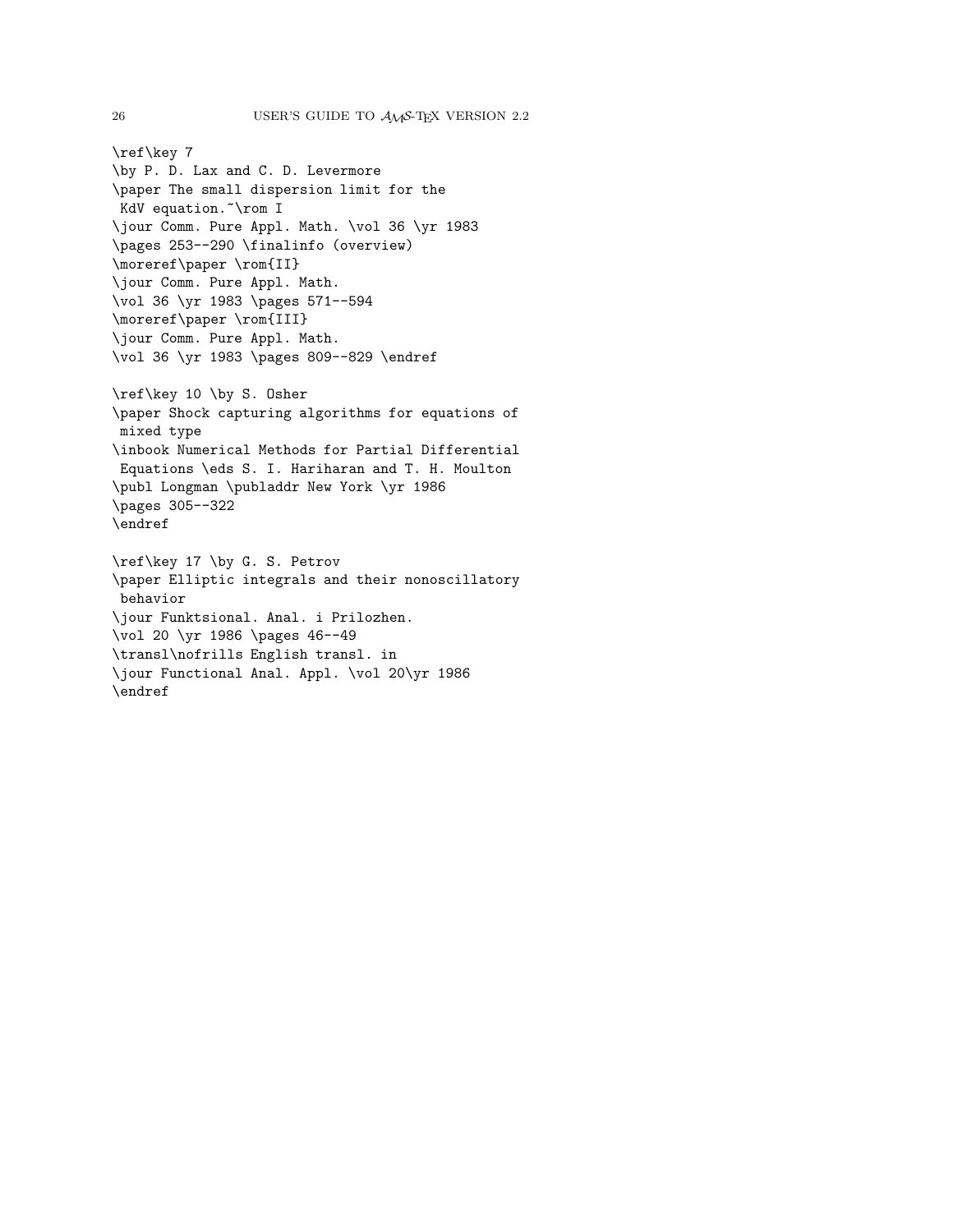% switch to a different references style \refstyle{A} \widestnumber\key{GHMR} \ref\key C1 \by B. Coomes \book Polynomial flows, symmetry groups, and conditions sufficient for injectivity of maps \bookinfo Ph.D. thesis, Univ. Nebraska--Lincoln \yr 1988 \endref \ref\key C2 \bysame % B. Coomes \paper The Lorenz system does not have a polynomial flow \jour J. Differential Equations \toappear \endref \ref\key GHMR \by J. Guckenheimer, P. Holmes, M. Martineau, and L. P. Robinson \book Nonlinear oscillations, dynamical systems, and bifurcations of vector fields \bookinfo % fields can be left blank \publ Springer-Verlag \publaddr New York \yr 1983 \endRefs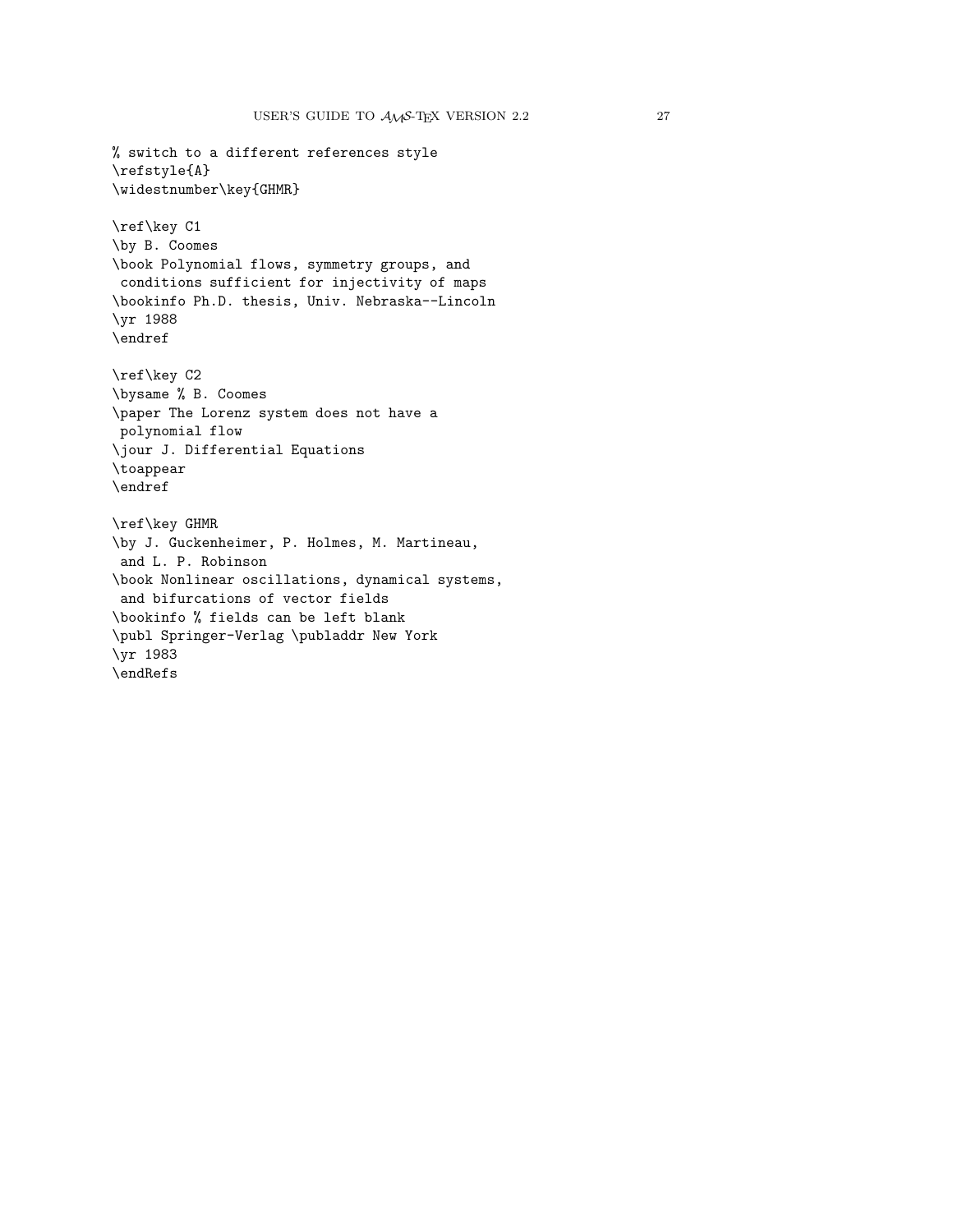## **REFERENCES**

- 4. V. I. Arnol'd, A. N. Varchenko, and S. M. Guseĭn-Zade, Singularities of differentiable maps. I, "Nauka", Moscow, 1982. (Russian)
- 5. Singularities of differentiable maps. II, "Nauka", Moscow, 1984. (Russian)
- 6. O. A. Ladyzhenskaya, Mathematical problems in the dynamics of a viscous incompressible fluid, 2nd rev. aug. ed., "Nauka", Moscow, 1970 (Russian); English transl. of 1st ed., The mathematical theory of viscous incompressible flow, Gordon and Breach, New York, 1963; rev. 1969.
- 7. P. D. Lax and C. D. Levermore, The small dispersion limit for the KdV equation. I, Comm. Pure Appl. Math. **36** (1983), 253–290, (overview); II, Comm. Pure Appl. Math. **36** (1983), 571–594; III, Comm. Pure Appl. Math. **36** (1983), 809–829.
- 10. S. Osher, Shock capturing algorithms for equations of mixed type, Numerical Methods for Partial Differential Equations (S. I. Hariharan and T. H. Moulton, eds.), Longman, New York, 1986, pp. 305–322.
- 17. G. S. Petrov, Elliptic integrals and their nonoscillatory behavior, Funktsional. Anal. i Prilozhen. **20** (1986), 46–49; English transl. in Functional Anal. Appl. **20** (1986).
- [C1] B. Coomes, Polynomial flows, symmetry groups, and conditions sufficient for injectivity of maps, Ph.D. thesis, Univ. Nebraska– Lincoln, 1988.
- [C2]  $\qquad \qquad \qquad \qquad .$  The Lorenz system does not have a polynomial flow, J. Differential Equations (to appear).
- [GHMR] J. Guckenheimer, P. Holmes, M. Martineau, and L. P. Robinson, Nonlinear oscillations, dynamical systems, and bifurcations of vector fields, Springer-Verlag, New York, 1983.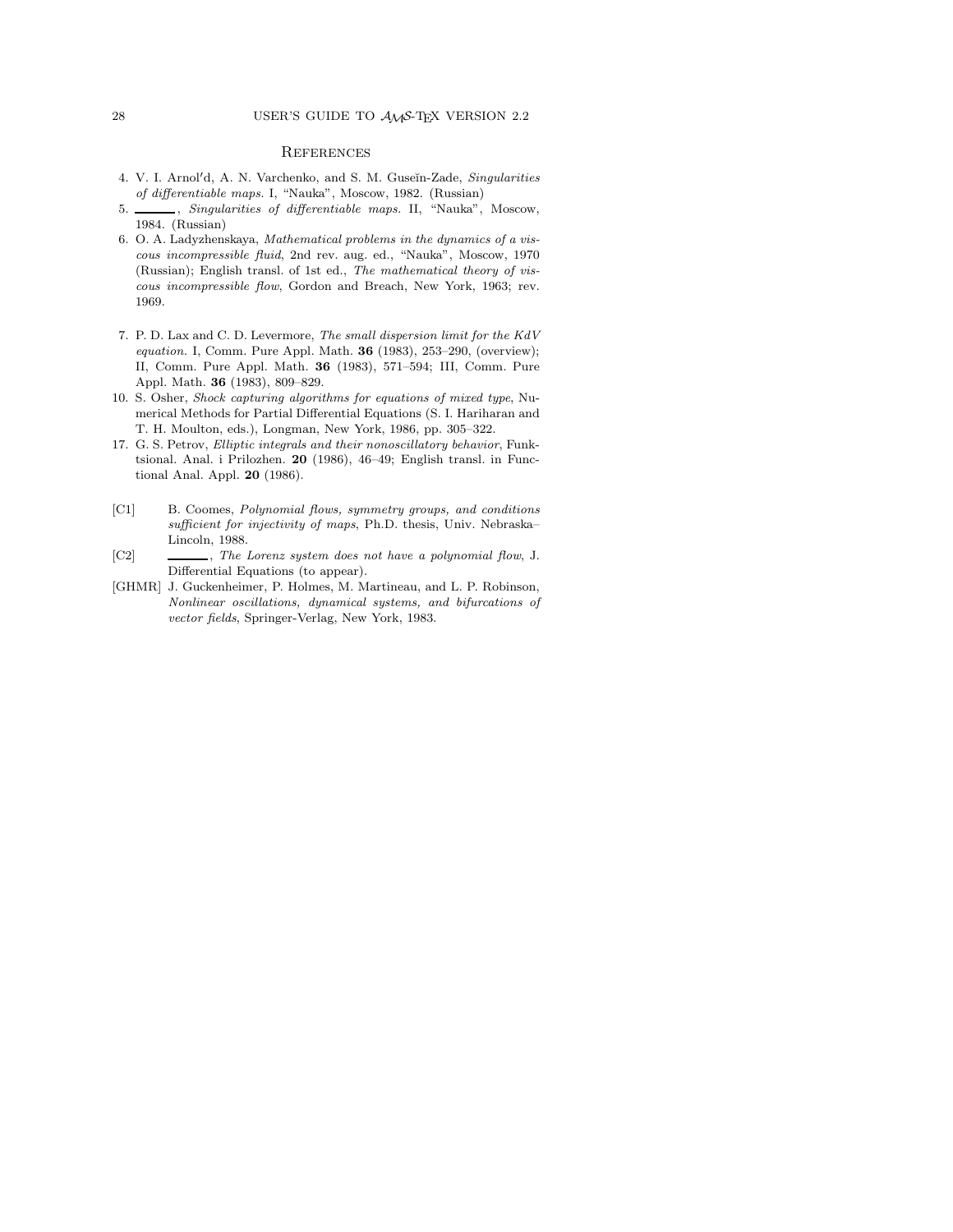## Appendix B Installation Procedures

## **B.1. Introduction**

The  $A_{\mathcal{M}}S$ -T<sub>E</sub>X software can be used with any implementation of T<sub>E</sub>X. Many TEX distributions include AMS-TEX, ready to run; check the documentation that came with the T<sub>E</sub>X distribution you are using. When a new version of  $A_{\mathcal{M}}S$ -T<sub>E</sub>X is released, all distributors are notified, so if your T<sub>E</sub>X system is up to date, it is likely that you don't need to do anything at all.

Most up-to-date T<sub>EX</sub> installations are organized according to the T<sub>EX</sub> Directory Structure (TDS). This is a tree structure whose root is identified as something like /usr/local/share/texmf or c:\sw\texmf. In the following instructions, we will use the name TEXMF to identify the root directory of a TDS or similar structure.

When installing a new release of  $A_{M}S$ -T<sub>E</sub>X, you may want to first back up your old version, if you have existing documents that use it. Although new releases are intended to be backward compatible, a backup provides insurance in case something goes wrong.

## **B.2. Location of** AMS**-TEX Files in a TDS Tree**

Files in the  $A_{\mathcal{M}}S$ -T<sub>E</sub>X distribution fall into four categories: files for use with TEX, source files, documentation, and formats. The following list shows all the files in the current distribution, along with their recommended locations in a TDS tree.

TEXMF/

```
tex/amstex/base/
  amstex.tex
  amstex.ini
  amsppt.sty
  amsppt.sti
  amsppt1.tex
tex/plain/amsfonts/
  amssym.def
  amssym.tex
source/amstex/
  README
  amsppt.doc
  amstex.bug
doc/ams/amstex/
  amsguide.tex
  amsguide.ps
  amsppt.faq
  amstinst.tex
  amstinst.ps
  joyerr.tex
  joyerr2.tex
\langle T_{E}X\text{-}implementation}\rangle/formats/
  amstex.fmt
```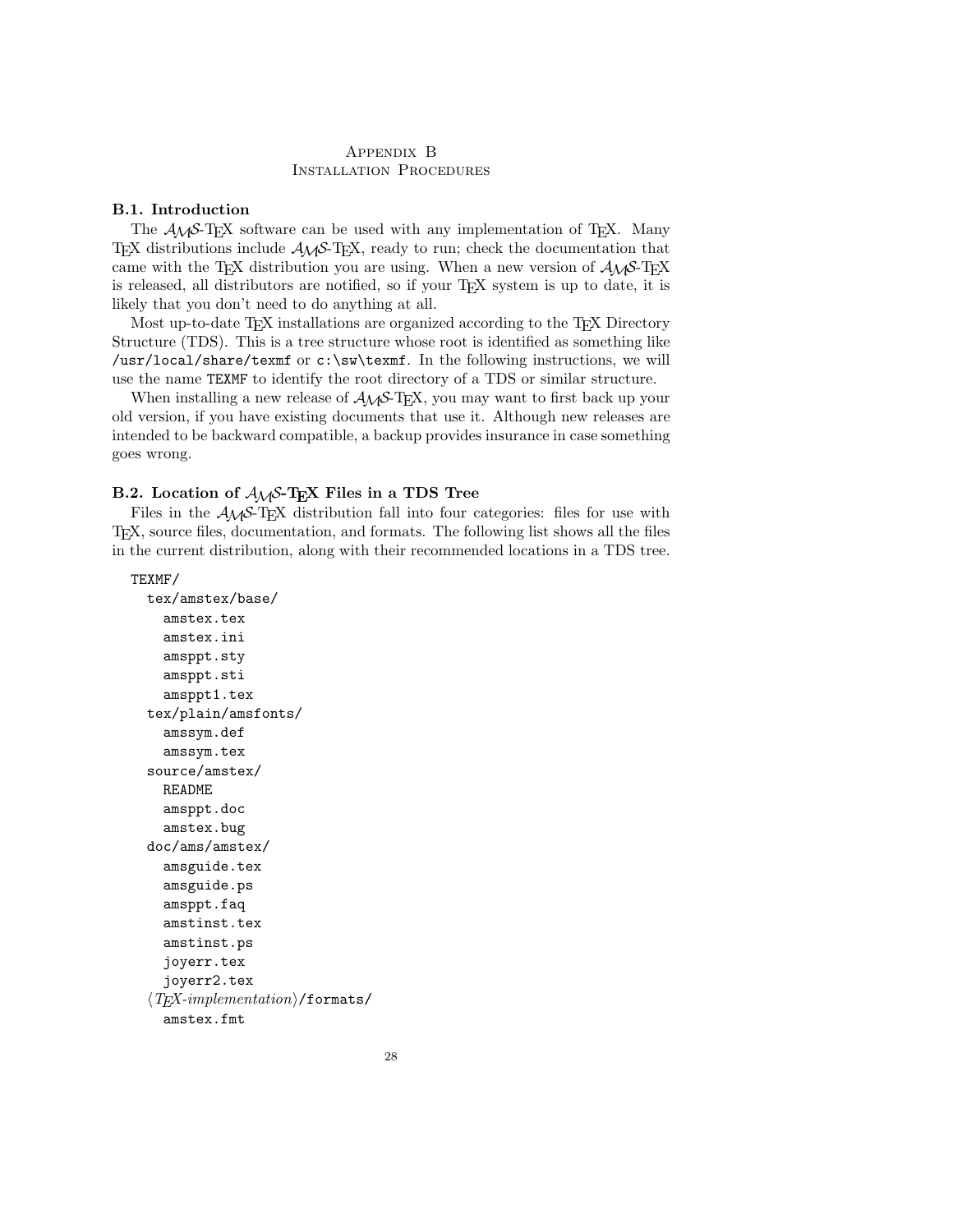The AMS-TEX distribution can be retrieved in bundled form from the AMS web site, e.g., as a .zip or .tar file. In this form, the files are already arranged according to the TDS structure. (The format file is not included in the distribution. It is platform-specific, and must be created as part of the installation; see below.) To install the collection from a TDS-formatted bundle, place the bundled file into a convenient directory and unpack it using the TEXMF directory as the "Extract to" target. Some examples:

WinZip: Click on "Extract" and then in the "Extract to" box, enter \sw\texmf (or whatever TEXMF is on your system) gzip: gzip -dc amstex.tgz | (cd TEXMF; tar xvf -) unzip: unzip amstex2.zip -d TEXMF

The bundled file may be deleted after unpacking.

If the files are obtained from CTAN (where they are mirrored from the AMS server), they are not in TDS order. Use the above list to place the files into the proper location.

Note: If you currently have any of the following files from very old releases of  $\mathcal{A}_{\mathcal{M}}$ S-T<sub>E</sub>X, delete them before installing the new release. They are either irrelevant or superseded in the new version of  $A_{\mathcal{M}}S$ -T<sub>E</sub>X, and it is best to remove them to avoid confusion. If you back up your existing  $\mathcal{A}_{\mathcal{M}}$ S-T<sub>E</sub>X files before installing the new version, these files should be included.

| amsfil.chg | amsplain.tex | amsppt.mor  | amstex.chg   |
|------------|--------------|-------------|--------------|
| cyracc.def | cyrmemo.def  | cyrmemo.tex | amsplain.fmt |

The TFM files for some of AMSFonts 2.2 (msam\*, msbm\*, and eufm\*) are needed to run AMS-TEX with the AMSPPT document style, even if you don't plan to actually print anything using the AMSFonts. (These fonts are needed to process and print the User's Guide of which this appendix is a part.) TFM files are available from the AMS web site, www.ams.org/tex/amsfonts.html, or by anonymous FTP from ftp.ams.org. They should be placed in the directory TEXMF/fonts/tfm/ams/.

#### B.3. What if Your T<sub>E</sub>X System Isn't in a TDS Tree?

If your TEX system is arranged in some other way, you must consult the user documentation for guidance. The hints that follow are just that—hints. If your TEX system documentation recommends something different, you should follow that procedure.

We recommend placing  $A_{\mathcal{M}}S$ -T<sub>E</sub>X files into distinct subdirectories or folders, to simplify installation of future versions.

First, determine where TEX will look for files to be input. If amstex.tex and amssym.def are already present, place the files listed in section B.2 under tex/amstex/base/ and tex/plain/amsfonts/ into those same areas. If neither of these files is already present, look for the file plain.tex. Create appropriate subdirectories under the area where you find this file for the new  $\mathcal{A}M\mathcal{S}$ -TEX files.

If there isn't any obvious place to put source or documentation files (the ones listed in section B.2 under source/amstex/ and doc/ams/amstex/), you can put them in with the input files. Consult the documentation for your T<sub>E</sub>X distribution.

Once all the files are installed, you are ready to create a format file.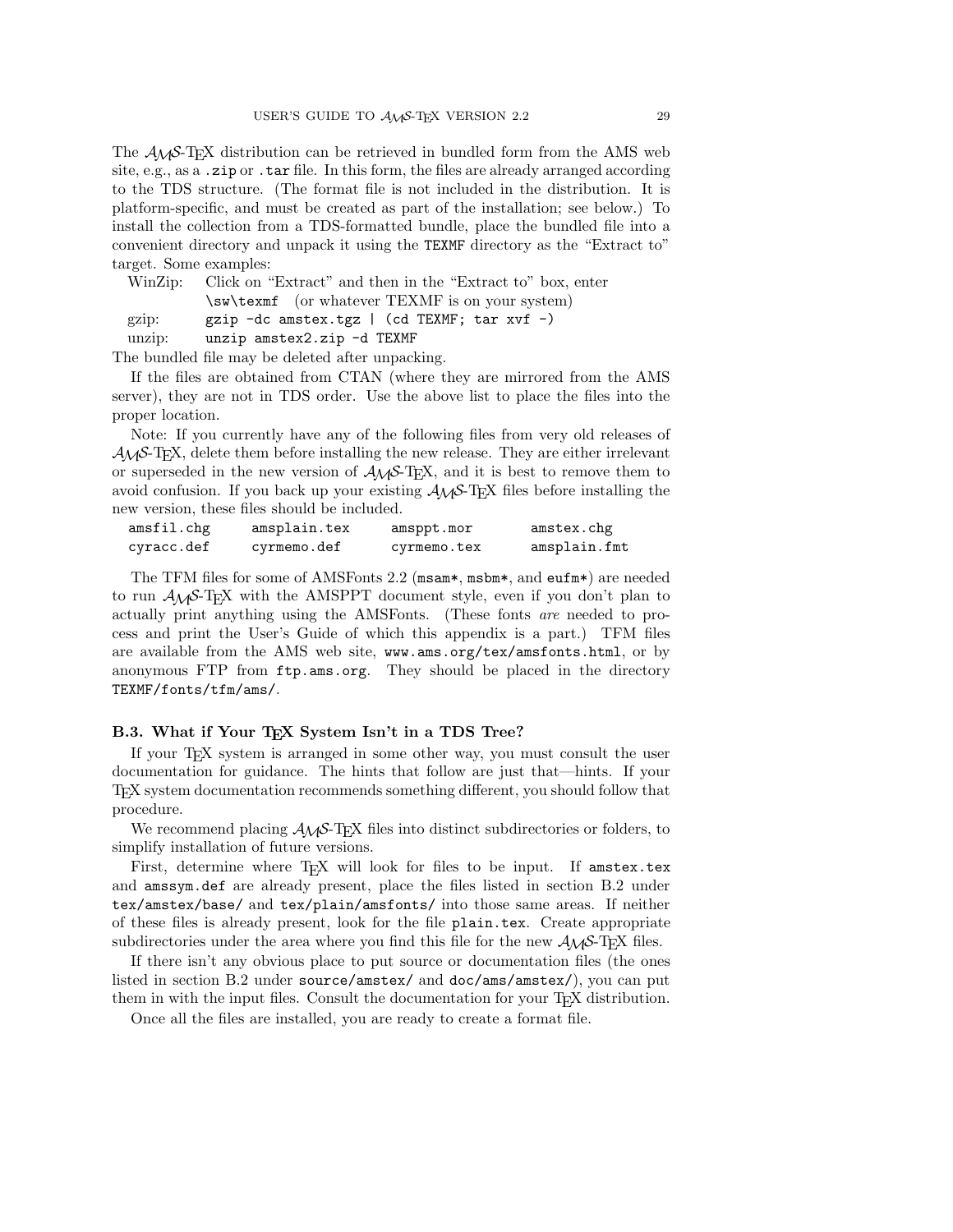## **B.4. Creating a Format File**

Every implementation of T<sub>EX</sub> uses format files to preload the macros, fonts, and hyphenation patterns that define basic user environments such as  $A_{\mathcal{M}}\mathcal{S}$ -T<sub>E</sub>X. Although it is not strictly necessary to use a format file for  $\mathcal{A}_{\mathcal{M}}\mathcal{S}\text{-}\mathrm{Tr}X$ , preloading will save startup time, especially on slower systems. Note: Each format file takes up 150K–300K of disk space (depending on your TEX implementation).

If your T<sub>F</sub>X system already includes the format file amstex.fmt, you may not have to create a new one; recent changes to amstex.tex are cosmetic, and will not affect any math formatting features. If the AMSPPT preprint style has been included in the format, then a new format file is in order. (We recommend using the name amsppt.fmt for a format file with AMSPPT preloaded so that there is no question which is present; see below.)

Creating a format file (also known as "initialization") requires a special version of TEX, a particular switch, or item in a menu. Read the documentation for your TEX distribution to learn how to create a format file.

Before creating your format file, you will want to consider whether you habitually use the AMSPPT document style. If you use other document styles rarely or never, then you would benefit from the use of a format file with amsppt.sty preloaded. If you are likely to use other document styles periodically, then you probably do not want to preload amsppt.sty. To make a simple  $A\mathcal{M}S$ -T<sub>E</sub>X format file, proceed with the next paragraph. To make a format file with amsppt.sty preloaded, edit the file amstex.ini and remove the percent sign (comment character) at the beginning of the line %\documentstyle{amsppt}, just before the \dump command. Save this file with the name amsppt.ini.

If you intend to use Type 1 outline versions of AMSFonts, read Appendix C before proceeding. Users of Textures will have to comment out one more \input statement; read the instructions.

Update the file name database (if one is used) so that  $T<sub>F</sub>X$  will be able to find amstex.ini (or amsppt.ini) and the other files. This may be done by a command such as texhash or via a menu option. Consult the documentation for your  $T\not\!\!F\!\!X$ distribution for instructions on how to perform this update.

Now run the "initialization" version of TEX on amstex.ini (or amsppt.ini). This will create an  $A_{\mathcal{M}}S$ -T<sub>E</sub>X format file named amstex.fmt (or amsppt.fmt). Some implementations of T<sub>E</sub>X will automatically place the format file in the proper directory; otherwise you should move this file manually into the T<sub>E</sub>X formats directory. Once again update the file name database to make the format file visible to T<sub>E</sub>X.

## **B.5. Using** AMS**-TEX 2.0+**

With some T<sub>E</sub>X implementations, a format file can be specified by preceding its name with an ampersand:

tex &amstex filename  $\langle return \rangle$ 

Other implementations treat the name of the format file as a command:

```
amstex filename \langle return \rangle
```
Still other implementations allow the installation of this name as a menu option. For details of how to use format files with your implementation of T<sub>E</sub>X, see your documentation.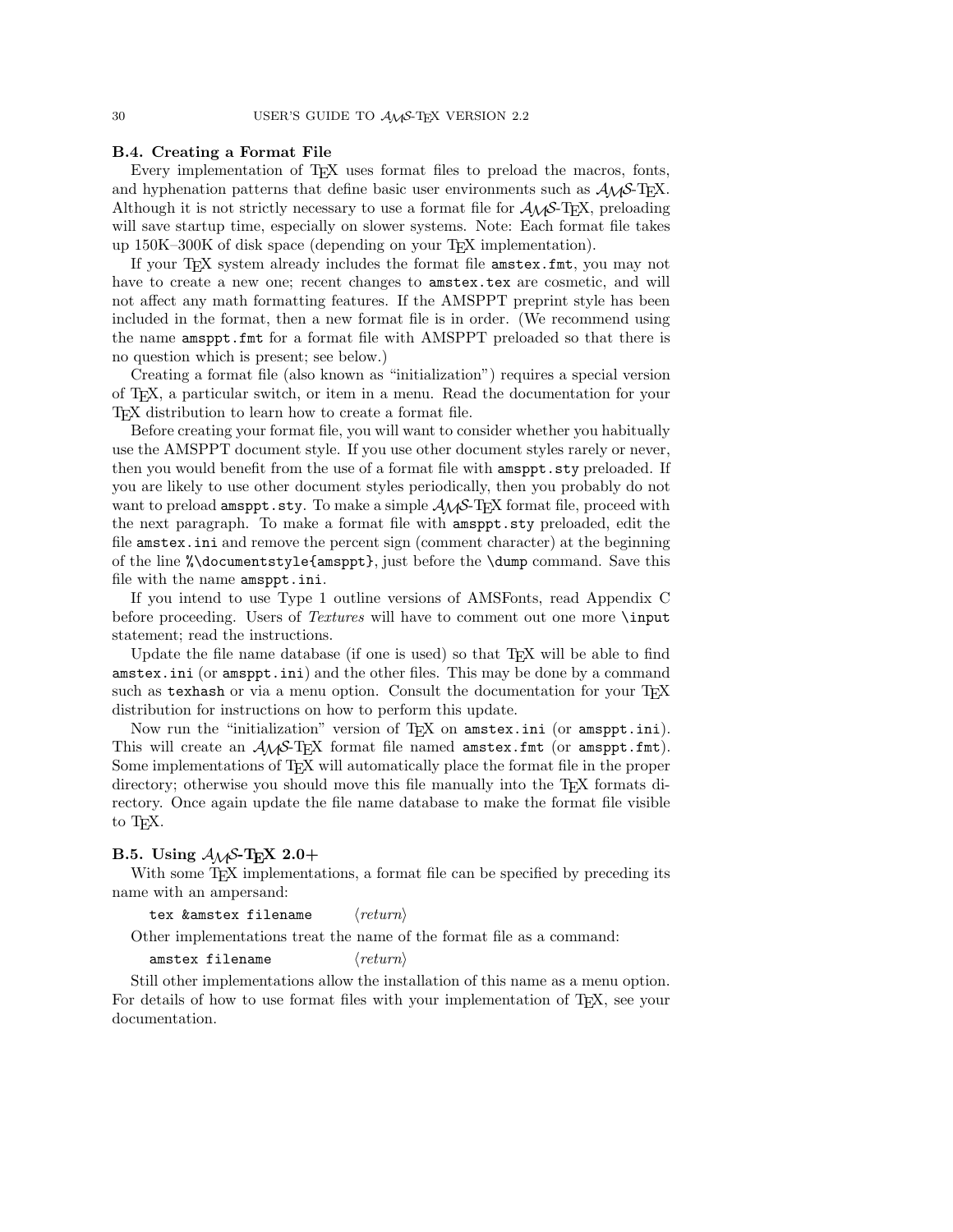# **B.5. Getting a printed copy of the User's Guide**

The  $A_{\mathcal{M}}S$ -TEX User's Guide can be obtained as a PDF file from the AMS web site. It is also included in the distribution as a PostScript file, ready to print (amsguide.ps). Or, you can use your newly created  $\mathcal{A}_{\mathcal{M}}$ S-TEX or AMSPPT format file to typeset the file amsguide.tex; even if you print out this guide from another source, we recommend using the file amsguide.tex as a test to make sure that your newly installed  $A\mathcal{M}S$ -TEX is working properly.